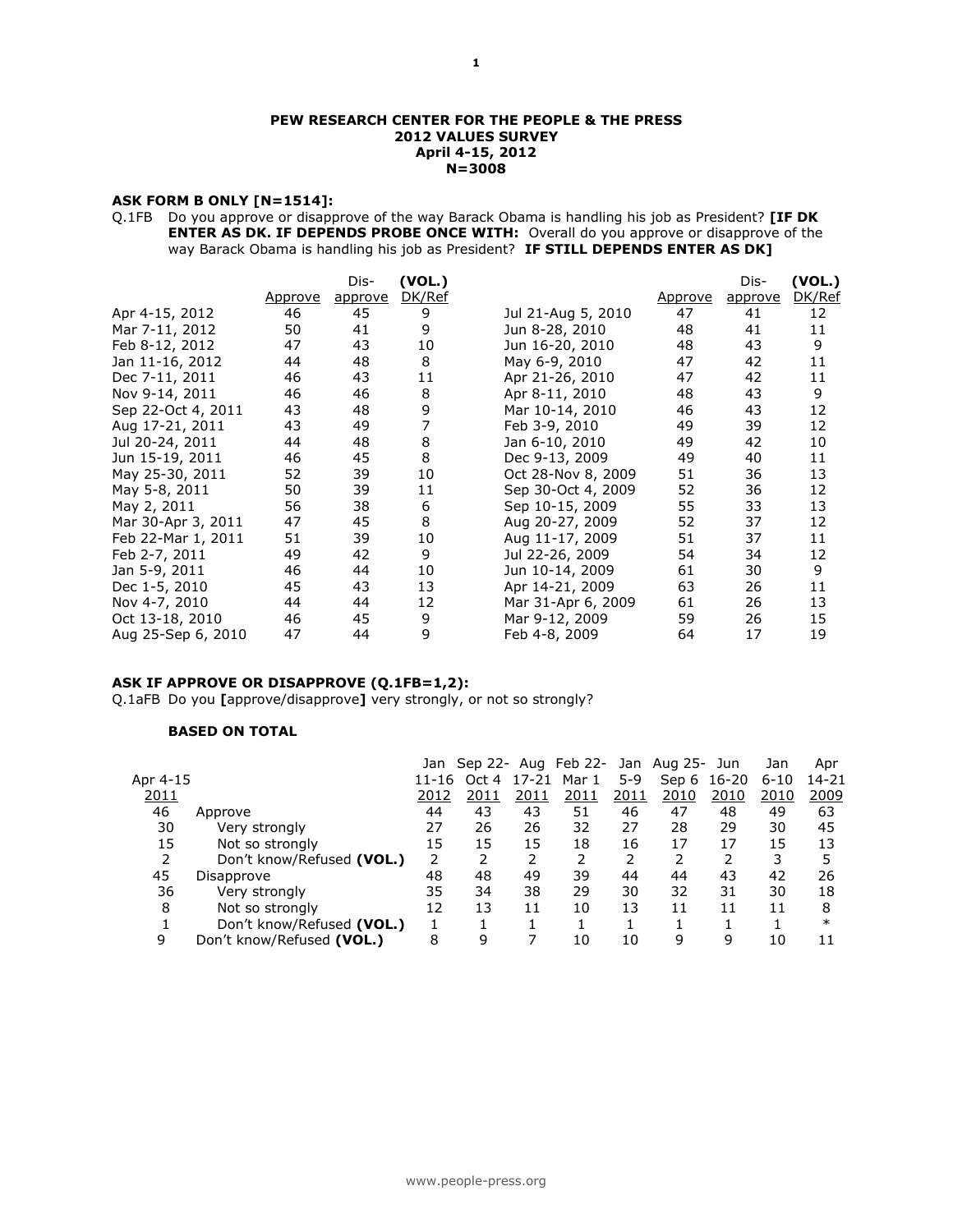#### **ASK FORM A ONLY [N=1494]:**

Q.2FA All in all, are you satisfied or dissatisfied with the way things are going in this country today?

| DK/Ref<br><u>fied</u><br>satisfied<br><u>fied</u><br>satisfied<br>32<br>5<br>Apr 4-15, 2012<br>24<br>69<br>March, 2006<br>63<br>6<br>5<br>28<br>66<br>6<br>34<br>61<br>Feb 8-12, 2012<br>January, 2006<br>75<br>7<br>21<br>4<br>34<br>59<br>Jan 11-16, 2012<br>Late November, 2005<br>5<br>17<br>78<br>29<br>65<br>6<br>Sep 22-Oct 4, 2011<br>Early October, 2005<br>7<br>17<br>79<br>4<br>35<br>58<br>Aug 17-21, 2011<br>July, 2005<br>79<br>57<br>4<br>17<br>4<br>39<br>Jul 20-24, 2011<br>Late May, 2005*<br>23<br>73<br>56<br>6<br>4<br>38<br>Jun 15-19, 2011<br>February, 2005<br>62<br>30<br>8<br>40<br>54<br>6<br>May 5-8, 2011<br>January, 2005<br>7<br>8<br>32<br>60<br>39<br>54<br>May 2, 2011<br>December, 2004<br>5<br>6<br>73<br>22<br>36<br>58<br>Mar 8-14, 2011<br>Mid-October, 2004<br>7<br>5<br>26<br>68<br>55<br>Feb 2-7, 2011<br>July, 2004<br>38<br>6<br>6<br>23<br>71<br>33<br>61<br>Jan 5-9, 2011<br>May, 2004<br>7<br>72<br>55<br>6<br>21<br>39<br>Late February, 2004*<br>Dec 1-5, 2010<br>8<br>7<br>69<br>Nov 4-7, 2010<br>23<br>45<br>48<br>Early January, 2004<br>7<br>9<br>30<br>63<br>Sep 23-26, 2010<br>December, 2003<br>44<br>47<br>5<br>6<br>25<br>71<br>38<br>56<br>Aug 25-Sep 6, 2010<br>October, 2003<br>9<br>7<br>27<br>64<br>40<br>53<br>August, 2003<br>Jun 24-27, 2010<br>7<br>9<br>28<br>64<br>50<br>41<br>May 13-16, 2010<br>April 8, 2003<br>5<br>29<br>50<br>66<br>44<br>6<br>Apr 21-26, 2010<br>January, 2003<br>6<br>31<br>63<br>48<br>11<br>41<br>Apr 1-5, 2010<br>November, 2002<br>5<br>55<br>25<br>69<br>4<br>Mar 11-21, 2010<br>September, 2002<br>41<br>7<br>Mar 10-14, 2010<br>23<br>71<br>47<br>44<br>9<br>Late August, 2002<br>23<br>71<br>6<br>12<br>Feb 3-9, 2010<br>44<br>44<br>May, 2002<br>27<br>69<br>4<br>50<br>40<br>10<br>March, 2002<br>Jan 6-10, 2010<br>7<br>25<br>9<br>67<br>57<br>34<br>Oct 28-Nov 8, 2009<br>Late September, 2001<br>7<br>25<br>67<br>53<br>Sep 30-Oct 4, 2009<br>41<br>6<br>Early September, 2001<br>7<br>5<br>30<br>64<br>43<br>52<br>Sep 10-15, 2009 <sup>1</sup><br>June, 2001<br>7<br>65<br>28<br>47<br>45<br>8<br>Aug 20-27, 2009<br>March, 2001<br>7<br>28<br>65<br>43<br>11<br>Aug 11-17, 2009<br>February, 2001<br>46<br>28<br>66<br>6<br>55<br>4<br>Jul 22-26, 2009<br>January, 2001<br>41<br>5<br>7<br>30<br>64<br>54<br>39<br>Jun 10-14, 2009<br>October, 2000 (RVs)<br>8<br>58<br>8<br>51<br>Apr 28-May 12, 2009<br>34<br>September, 2000<br>41<br>7<br>70<br>8<br>23<br>47<br>45<br>Apr 14-21, 2009<br>June, 2000<br>73<br>7<br>9<br>20<br>48<br>43<br>Jan 7-11, 2009<br>April, 2000<br>5<br>13<br>83<br>4<br>56<br>39<br>December, 2008<br>August, 1999<br>3<br>11<br>86<br>53<br>41<br>6<br>Early October, 2008<br>January, 1999<br>6<br>25<br>69<br>46<br>10<br>44<br>Mid-September, 2008<br>November, 1998<br>5<br>21<br>74<br>54<br>42<br>4<br>August, 2008<br>Early September, 1998<br>7<br>19<br>74<br>55<br>July, 2008<br>41<br>4<br>Late August, 1998<br>5<br>76<br>19<br>50<br>44<br>6<br>June, 2008<br>Early August, 1998<br>6<br>76<br>59<br>37<br>4<br>Late May, 2008<br>18<br>February, 1998<br>22<br>72<br>March, 2008<br>6<br>46<br>50<br>4<br>January, 1998<br>6<br>49<br>6<br>24<br>70<br>45<br>Early February, 2008<br>September, 1997<br>7<br>5<br>Late December, 2007<br>27<br>66<br>August, 1997<br>49<br>46<br>66<br>6<br>58<br>4<br>October, 2007<br>28<br>38<br>January, 1997<br>9<br>30<br>61<br>4<br>February, 2007<br>July, 1996<br>29<br>67<br>7<br>32<br>2<br>61<br>28<br>70<br>Mid-January, 2007<br>March, 1996<br>7<br>4<br>Early January, 2007<br>30<br>63<br>23<br>73<br>October, 1995<br>7<br>2<br>65<br>28<br>25<br>73<br>December, 2006<br>June, 1995<br>3<br>8<br>23<br>Mid-November, 2006<br>28<br>64<br>74<br>April, 1995<br>7<br>3<br>30<br>63<br>24<br>73<br>Early October, 2006<br>July, 1994<br>5<br>65<br>5<br>30<br>24<br>71<br>July, 2006<br>March, 1994<br>5<br>29<br>65<br>6<br>22<br>73<br>May, 2006*<br>October, 1993<br>5<br>20<br>75<br>September, 1993<br>7<br>22<br>71<br>May, 1993<br>$\,1$<br>In September 10-15, 2009 and other surveys<br>11<br>39<br>50<br>January, 1993<br>noted with an asterisk, the question was worded<br>"Overall, are you satisfied or dissatisfied with the | Satis- | Dis- | (VOL.) |               | Satis- | Dis- | (VOL.) |
|-----------------------------------------------------------------------------------------------------------------------------------------------------------------------------------------------------------------------------------------------------------------------------------------------------------------------------------------------------------------------------------------------------------------------------------------------------------------------------------------------------------------------------------------------------------------------------------------------------------------------------------------------------------------------------------------------------------------------------------------------------------------------------------------------------------------------------------------------------------------------------------------------------------------------------------------------------------------------------------------------------------------------------------------------------------------------------------------------------------------------------------------------------------------------------------------------------------------------------------------------------------------------------------------------------------------------------------------------------------------------------------------------------------------------------------------------------------------------------------------------------------------------------------------------------------------------------------------------------------------------------------------------------------------------------------------------------------------------------------------------------------------------------------------------------------------------------------------------------------------------------------------------------------------------------------------------------------------------------------------------------------------------------------------------------------------------------------------------------------------------------------------------------------------------------------------------------------------------------------------------------------------------------------------------------------------------------------------------------------------------------------------------------------------------------------------------------------------------------------------------------------------------------------------------------------------------------------------------------------------------------------------------------------------------------------------------------------------------------------------------------------------------------------------------------------------------------------------------------------------------------------------------------------------------------------------------------------------------------------------------------------------------------------------------------------------------------------------------------------------------------------------------------------------------------------------------------------------------------------------------------------------------------------------------------------------------------------------------------------------------------------------------------------------------------------------------------------------------------------------------------------------------------------------------------------------------------------------------------------------------------------------------------------------------------------------------------------------------------------------------------------------------------------------------------------------------------------------------------------------------------------------------------------------------------------------------------------------------------------------------------------------------------------------------------------------------------------------------------------------------------------------------------------------------------------------------------------------------------------------------------|--------|------|--------|---------------|--------|------|--------|
|                                                                                                                                                                                                                                                                                                                                                                                                                                                                                                                                                                                                                                                                                                                                                                                                                                                                                                                                                                                                                                                                                                                                                                                                                                                                                                                                                                                                                                                                                                                                                                                                                                                                                                                                                                                                                                                                                                                                                                                                                                                                                                                                                                                                                                                                                                                                                                                                                                                                                                                                                                                                                                                                                                                                                                                                                                                                                                                                                                                                                                                                                                                                                                                                                                                                                                                                                                                                                                                                                                                                                                                                                                                                                                                                                                                                                                                                                                                                                                                                                                                                                                                                                                                                                                                     |        |      |        |               |        |      | DK/Ref |
|                                                                                                                                                                                                                                                                                                                                                                                                                                                                                                                                                                                                                                                                                                                                                                                                                                                                                                                                                                                                                                                                                                                                                                                                                                                                                                                                                                                                                                                                                                                                                                                                                                                                                                                                                                                                                                                                                                                                                                                                                                                                                                                                                                                                                                                                                                                                                                                                                                                                                                                                                                                                                                                                                                                                                                                                                                                                                                                                                                                                                                                                                                                                                                                                                                                                                                                                                                                                                                                                                                                                                                                                                                                                                                                                                                                                                                                                                                                                                                                                                                                                                                                                                                                                                                                     |        |      |        |               |        |      |        |
|                                                                                                                                                                                                                                                                                                                                                                                                                                                                                                                                                                                                                                                                                                                                                                                                                                                                                                                                                                                                                                                                                                                                                                                                                                                                                                                                                                                                                                                                                                                                                                                                                                                                                                                                                                                                                                                                                                                                                                                                                                                                                                                                                                                                                                                                                                                                                                                                                                                                                                                                                                                                                                                                                                                                                                                                                                                                                                                                                                                                                                                                                                                                                                                                                                                                                                                                                                                                                                                                                                                                                                                                                                                                                                                                                                                                                                                                                                                                                                                                                                                                                                                                                                                                                                                     |        |      |        |               |        |      |        |
|                                                                                                                                                                                                                                                                                                                                                                                                                                                                                                                                                                                                                                                                                                                                                                                                                                                                                                                                                                                                                                                                                                                                                                                                                                                                                                                                                                                                                                                                                                                                                                                                                                                                                                                                                                                                                                                                                                                                                                                                                                                                                                                                                                                                                                                                                                                                                                                                                                                                                                                                                                                                                                                                                                                                                                                                                                                                                                                                                                                                                                                                                                                                                                                                                                                                                                                                                                                                                                                                                                                                                                                                                                                                                                                                                                                                                                                                                                                                                                                                                                                                                                                                                                                                                                                     |        |      |        |               |        |      |        |
|                                                                                                                                                                                                                                                                                                                                                                                                                                                                                                                                                                                                                                                                                                                                                                                                                                                                                                                                                                                                                                                                                                                                                                                                                                                                                                                                                                                                                                                                                                                                                                                                                                                                                                                                                                                                                                                                                                                                                                                                                                                                                                                                                                                                                                                                                                                                                                                                                                                                                                                                                                                                                                                                                                                                                                                                                                                                                                                                                                                                                                                                                                                                                                                                                                                                                                                                                                                                                                                                                                                                                                                                                                                                                                                                                                                                                                                                                                                                                                                                                                                                                                                                                                                                                                                     |        |      |        |               |        |      |        |
|                                                                                                                                                                                                                                                                                                                                                                                                                                                                                                                                                                                                                                                                                                                                                                                                                                                                                                                                                                                                                                                                                                                                                                                                                                                                                                                                                                                                                                                                                                                                                                                                                                                                                                                                                                                                                                                                                                                                                                                                                                                                                                                                                                                                                                                                                                                                                                                                                                                                                                                                                                                                                                                                                                                                                                                                                                                                                                                                                                                                                                                                                                                                                                                                                                                                                                                                                                                                                                                                                                                                                                                                                                                                                                                                                                                                                                                                                                                                                                                                                                                                                                                                                                                                                                                     |        |      |        |               |        |      |        |
|                                                                                                                                                                                                                                                                                                                                                                                                                                                                                                                                                                                                                                                                                                                                                                                                                                                                                                                                                                                                                                                                                                                                                                                                                                                                                                                                                                                                                                                                                                                                                                                                                                                                                                                                                                                                                                                                                                                                                                                                                                                                                                                                                                                                                                                                                                                                                                                                                                                                                                                                                                                                                                                                                                                                                                                                                                                                                                                                                                                                                                                                                                                                                                                                                                                                                                                                                                                                                                                                                                                                                                                                                                                                                                                                                                                                                                                                                                                                                                                                                                                                                                                                                                                                                                                     |        |      |        |               |        |      |        |
|                                                                                                                                                                                                                                                                                                                                                                                                                                                                                                                                                                                                                                                                                                                                                                                                                                                                                                                                                                                                                                                                                                                                                                                                                                                                                                                                                                                                                                                                                                                                                                                                                                                                                                                                                                                                                                                                                                                                                                                                                                                                                                                                                                                                                                                                                                                                                                                                                                                                                                                                                                                                                                                                                                                                                                                                                                                                                                                                                                                                                                                                                                                                                                                                                                                                                                                                                                                                                                                                                                                                                                                                                                                                                                                                                                                                                                                                                                                                                                                                                                                                                                                                                                                                                                                     |        |      |        |               |        |      |        |
|                                                                                                                                                                                                                                                                                                                                                                                                                                                                                                                                                                                                                                                                                                                                                                                                                                                                                                                                                                                                                                                                                                                                                                                                                                                                                                                                                                                                                                                                                                                                                                                                                                                                                                                                                                                                                                                                                                                                                                                                                                                                                                                                                                                                                                                                                                                                                                                                                                                                                                                                                                                                                                                                                                                                                                                                                                                                                                                                                                                                                                                                                                                                                                                                                                                                                                                                                                                                                                                                                                                                                                                                                                                                                                                                                                                                                                                                                                                                                                                                                                                                                                                                                                                                                                                     |        |      |        |               |        |      |        |
|                                                                                                                                                                                                                                                                                                                                                                                                                                                                                                                                                                                                                                                                                                                                                                                                                                                                                                                                                                                                                                                                                                                                                                                                                                                                                                                                                                                                                                                                                                                                                                                                                                                                                                                                                                                                                                                                                                                                                                                                                                                                                                                                                                                                                                                                                                                                                                                                                                                                                                                                                                                                                                                                                                                                                                                                                                                                                                                                                                                                                                                                                                                                                                                                                                                                                                                                                                                                                                                                                                                                                                                                                                                                                                                                                                                                                                                                                                                                                                                                                                                                                                                                                                                                                                                     |        |      |        |               |        |      |        |
|                                                                                                                                                                                                                                                                                                                                                                                                                                                                                                                                                                                                                                                                                                                                                                                                                                                                                                                                                                                                                                                                                                                                                                                                                                                                                                                                                                                                                                                                                                                                                                                                                                                                                                                                                                                                                                                                                                                                                                                                                                                                                                                                                                                                                                                                                                                                                                                                                                                                                                                                                                                                                                                                                                                                                                                                                                                                                                                                                                                                                                                                                                                                                                                                                                                                                                                                                                                                                                                                                                                                                                                                                                                                                                                                                                                                                                                                                                                                                                                                                                                                                                                                                                                                                                                     |        |      |        |               |        |      |        |
|                                                                                                                                                                                                                                                                                                                                                                                                                                                                                                                                                                                                                                                                                                                                                                                                                                                                                                                                                                                                                                                                                                                                                                                                                                                                                                                                                                                                                                                                                                                                                                                                                                                                                                                                                                                                                                                                                                                                                                                                                                                                                                                                                                                                                                                                                                                                                                                                                                                                                                                                                                                                                                                                                                                                                                                                                                                                                                                                                                                                                                                                                                                                                                                                                                                                                                                                                                                                                                                                                                                                                                                                                                                                                                                                                                                                                                                                                                                                                                                                                                                                                                                                                                                                                                                     |        |      |        |               |        |      |        |
|                                                                                                                                                                                                                                                                                                                                                                                                                                                                                                                                                                                                                                                                                                                                                                                                                                                                                                                                                                                                                                                                                                                                                                                                                                                                                                                                                                                                                                                                                                                                                                                                                                                                                                                                                                                                                                                                                                                                                                                                                                                                                                                                                                                                                                                                                                                                                                                                                                                                                                                                                                                                                                                                                                                                                                                                                                                                                                                                                                                                                                                                                                                                                                                                                                                                                                                                                                                                                                                                                                                                                                                                                                                                                                                                                                                                                                                                                                                                                                                                                                                                                                                                                                                                                                                     |        |      |        |               |        |      |        |
|                                                                                                                                                                                                                                                                                                                                                                                                                                                                                                                                                                                                                                                                                                                                                                                                                                                                                                                                                                                                                                                                                                                                                                                                                                                                                                                                                                                                                                                                                                                                                                                                                                                                                                                                                                                                                                                                                                                                                                                                                                                                                                                                                                                                                                                                                                                                                                                                                                                                                                                                                                                                                                                                                                                                                                                                                                                                                                                                                                                                                                                                                                                                                                                                                                                                                                                                                                                                                                                                                                                                                                                                                                                                                                                                                                                                                                                                                                                                                                                                                                                                                                                                                                                                                                                     |        |      |        |               |        |      |        |
|                                                                                                                                                                                                                                                                                                                                                                                                                                                                                                                                                                                                                                                                                                                                                                                                                                                                                                                                                                                                                                                                                                                                                                                                                                                                                                                                                                                                                                                                                                                                                                                                                                                                                                                                                                                                                                                                                                                                                                                                                                                                                                                                                                                                                                                                                                                                                                                                                                                                                                                                                                                                                                                                                                                                                                                                                                                                                                                                                                                                                                                                                                                                                                                                                                                                                                                                                                                                                                                                                                                                                                                                                                                                                                                                                                                                                                                                                                                                                                                                                                                                                                                                                                                                                                                     |        |      |        |               |        |      |        |
|                                                                                                                                                                                                                                                                                                                                                                                                                                                                                                                                                                                                                                                                                                                                                                                                                                                                                                                                                                                                                                                                                                                                                                                                                                                                                                                                                                                                                                                                                                                                                                                                                                                                                                                                                                                                                                                                                                                                                                                                                                                                                                                                                                                                                                                                                                                                                                                                                                                                                                                                                                                                                                                                                                                                                                                                                                                                                                                                                                                                                                                                                                                                                                                                                                                                                                                                                                                                                                                                                                                                                                                                                                                                                                                                                                                                                                                                                                                                                                                                                                                                                                                                                                                                                                                     |        |      |        |               |        |      |        |
|                                                                                                                                                                                                                                                                                                                                                                                                                                                                                                                                                                                                                                                                                                                                                                                                                                                                                                                                                                                                                                                                                                                                                                                                                                                                                                                                                                                                                                                                                                                                                                                                                                                                                                                                                                                                                                                                                                                                                                                                                                                                                                                                                                                                                                                                                                                                                                                                                                                                                                                                                                                                                                                                                                                                                                                                                                                                                                                                                                                                                                                                                                                                                                                                                                                                                                                                                                                                                                                                                                                                                                                                                                                                                                                                                                                                                                                                                                                                                                                                                                                                                                                                                                                                                                                     |        |      |        |               |        |      |        |
|                                                                                                                                                                                                                                                                                                                                                                                                                                                                                                                                                                                                                                                                                                                                                                                                                                                                                                                                                                                                                                                                                                                                                                                                                                                                                                                                                                                                                                                                                                                                                                                                                                                                                                                                                                                                                                                                                                                                                                                                                                                                                                                                                                                                                                                                                                                                                                                                                                                                                                                                                                                                                                                                                                                                                                                                                                                                                                                                                                                                                                                                                                                                                                                                                                                                                                                                                                                                                                                                                                                                                                                                                                                                                                                                                                                                                                                                                                                                                                                                                                                                                                                                                                                                                                                     |        |      |        |               |        |      |        |
|                                                                                                                                                                                                                                                                                                                                                                                                                                                                                                                                                                                                                                                                                                                                                                                                                                                                                                                                                                                                                                                                                                                                                                                                                                                                                                                                                                                                                                                                                                                                                                                                                                                                                                                                                                                                                                                                                                                                                                                                                                                                                                                                                                                                                                                                                                                                                                                                                                                                                                                                                                                                                                                                                                                                                                                                                                                                                                                                                                                                                                                                                                                                                                                                                                                                                                                                                                                                                                                                                                                                                                                                                                                                                                                                                                                                                                                                                                                                                                                                                                                                                                                                                                                                                                                     |        |      |        |               |        |      |        |
|                                                                                                                                                                                                                                                                                                                                                                                                                                                                                                                                                                                                                                                                                                                                                                                                                                                                                                                                                                                                                                                                                                                                                                                                                                                                                                                                                                                                                                                                                                                                                                                                                                                                                                                                                                                                                                                                                                                                                                                                                                                                                                                                                                                                                                                                                                                                                                                                                                                                                                                                                                                                                                                                                                                                                                                                                                                                                                                                                                                                                                                                                                                                                                                                                                                                                                                                                                                                                                                                                                                                                                                                                                                                                                                                                                                                                                                                                                                                                                                                                                                                                                                                                                                                                                                     |        |      |        |               |        |      |        |
|                                                                                                                                                                                                                                                                                                                                                                                                                                                                                                                                                                                                                                                                                                                                                                                                                                                                                                                                                                                                                                                                                                                                                                                                                                                                                                                                                                                                                                                                                                                                                                                                                                                                                                                                                                                                                                                                                                                                                                                                                                                                                                                                                                                                                                                                                                                                                                                                                                                                                                                                                                                                                                                                                                                                                                                                                                                                                                                                                                                                                                                                                                                                                                                                                                                                                                                                                                                                                                                                                                                                                                                                                                                                                                                                                                                                                                                                                                                                                                                                                                                                                                                                                                                                                                                     |        |      |        |               |        |      |        |
|                                                                                                                                                                                                                                                                                                                                                                                                                                                                                                                                                                                                                                                                                                                                                                                                                                                                                                                                                                                                                                                                                                                                                                                                                                                                                                                                                                                                                                                                                                                                                                                                                                                                                                                                                                                                                                                                                                                                                                                                                                                                                                                                                                                                                                                                                                                                                                                                                                                                                                                                                                                                                                                                                                                                                                                                                                                                                                                                                                                                                                                                                                                                                                                                                                                                                                                                                                                                                                                                                                                                                                                                                                                                                                                                                                                                                                                                                                                                                                                                                                                                                                                                                                                                                                                     |        |      |        |               |        |      |        |
|                                                                                                                                                                                                                                                                                                                                                                                                                                                                                                                                                                                                                                                                                                                                                                                                                                                                                                                                                                                                                                                                                                                                                                                                                                                                                                                                                                                                                                                                                                                                                                                                                                                                                                                                                                                                                                                                                                                                                                                                                                                                                                                                                                                                                                                                                                                                                                                                                                                                                                                                                                                                                                                                                                                                                                                                                                                                                                                                                                                                                                                                                                                                                                                                                                                                                                                                                                                                                                                                                                                                                                                                                                                                                                                                                                                                                                                                                                                                                                                                                                                                                                                                                                                                                                                     |        |      |        |               |        |      |        |
|                                                                                                                                                                                                                                                                                                                                                                                                                                                                                                                                                                                                                                                                                                                                                                                                                                                                                                                                                                                                                                                                                                                                                                                                                                                                                                                                                                                                                                                                                                                                                                                                                                                                                                                                                                                                                                                                                                                                                                                                                                                                                                                                                                                                                                                                                                                                                                                                                                                                                                                                                                                                                                                                                                                                                                                                                                                                                                                                                                                                                                                                                                                                                                                                                                                                                                                                                                                                                                                                                                                                                                                                                                                                                                                                                                                                                                                                                                                                                                                                                                                                                                                                                                                                                                                     |        |      |        |               |        |      |        |
|                                                                                                                                                                                                                                                                                                                                                                                                                                                                                                                                                                                                                                                                                                                                                                                                                                                                                                                                                                                                                                                                                                                                                                                                                                                                                                                                                                                                                                                                                                                                                                                                                                                                                                                                                                                                                                                                                                                                                                                                                                                                                                                                                                                                                                                                                                                                                                                                                                                                                                                                                                                                                                                                                                                                                                                                                                                                                                                                                                                                                                                                                                                                                                                                                                                                                                                                                                                                                                                                                                                                                                                                                                                                                                                                                                                                                                                                                                                                                                                                                                                                                                                                                                                                                                                     |        |      |        |               |        |      |        |
|                                                                                                                                                                                                                                                                                                                                                                                                                                                                                                                                                                                                                                                                                                                                                                                                                                                                                                                                                                                                                                                                                                                                                                                                                                                                                                                                                                                                                                                                                                                                                                                                                                                                                                                                                                                                                                                                                                                                                                                                                                                                                                                                                                                                                                                                                                                                                                                                                                                                                                                                                                                                                                                                                                                                                                                                                                                                                                                                                                                                                                                                                                                                                                                                                                                                                                                                                                                                                                                                                                                                                                                                                                                                                                                                                                                                                                                                                                                                                                                                                                                                                                                                                                                                                                                     |        |      |        |               |        |      |        |
|                                                                                                                                                                                                                                                                                                                                                                                                                                                                                                                                                                                                                                                                                                                                                                                                                                                                                                                                                                                                                                                                                                                                                                                                                                                                                                                                                                                                                                                                                                                                                                                                                                                                                                                                                                                                                                                                                                                                                                                                                                                                                                                                                                                                                                                                                                                                                                                                                                                                                                                                                                                                                                                                                                                                                                                                                                                                                                                                                                                                                                                                                                                                                                                                                                                                                                                                                                                                                                                                                                                                                                                                                                                                                                                                                                                                                                                                                                                                                                                                                                                                                                                                                                                                                                                     |        |      |        |               |        |      |        |
|                                                                                                                                                                                                                                                                                                                                                                                                                                                                                                                                                                                                                                                                                                                                                                                                                                                                                                                                                                                                                                                                                                                                                                                                                                                                                                                                                                                                                                                                                                                                                                                                                                                                                                                                                                                                                                                                                                                                                                                                                                                                                                                                                                                                                                                                                                                                                                                                                                                                                                                                                                                                                                                                                                                                                                                                                                                                                                                                                                                                                                                                                                                                                                                                                                                                                                                                                                                                                                                                                                                                                                                                                                                                                                                                                                                                                                                                                                                                                                                                                                                                                                                                                                                                                                                     |        |      |        |               |        |      |        |
|                                                                                                                                                                                                                                                                                                                                                                                                                                                                                                                                                                                                                                                                                                                                                                                                                                                                                                                                                                                                                                                                                                                                                                                                                                                                                                                                                                                                                                                                                                                                                                                                                                                                                                                                                                                                                                                                                                                                                                                                                                                                                                                                                                                                                                                                                                                                                                                                                                                                                                                                                                                                                                                                                                                                                                                                                                                                                                                                                                                                                                                                                                                                                                                                                                                                                                                                                                                                                                                                                                                                                                                                                                                                                                                                                                                                                                                                                                                                                                                                                                                                                                                                                                                                                                                     |        |      |        |               |        |      |        |
|                                                                                                                                                                                                                                                                                                                                                                                                                                                                                                                                                                                                                                                                                                                                                                                                                                                                                                                                                                                                                                                                                                                                                                                                                                                                                                                                                                                                                                                                                                                                                                                                                                                                                                                                                                                                                                                                                                                                                                                                                                                                                                                                                                                                                                                                                                                                                                                                                                                                                                                                                                                                                                                                                                                                                                                                                                                                                                                                                                                                                                                                                                                                                                                                                                                                                                                                                                                                                                                                                                                                                                                                                                                                                                                                                                                                                                                                                                                                                                                                                                                                                                                                                                                                                                                     |        |      |        |               |        |      |        |
|                                                                                                                                                                                                                                                                                                                                                                                                                                                                                                                                                                                                                                                                                                                                                                                                                                                                                                                                                                                                                                                                                                                                                                                                                                                                                                                                                                                                                                                                                                                                                                                                                                                                                                                                                                                                                                                                                                                                                                                                                                                                                                                                                                                                                                                                                                                                                                                                                                                                                                                                                                                                                                                                                                                                                                                                                                                                                                                                                                                                                                                                                                                                                                                                                                                                                                                                                                                                                                                                                                                                                                                                                                                                                                                                                                                                                                                                                                                                                                                                                                                                                                                                                                                                                                                     |        |      |        |               |        |      |        |
|                                                                                                                                                                                                                                                                                                                                                                                                                                                                                                                                                                                                                                                                                                                                                                                                                                                                                                                                                                                                                                                                                                                                                                                                                                                                                                                                                                                                                                                                                                                                                                                                                                                                                                                                                                                                                                                                                                                                                                                                                                                                                                                                                                                                                                                                                                                                                                                                                                                                                                                                                                                                                                                                                                                                                                                                                                                                                                                                                                                                                                                                                                                                                                                                                                                                                                                                                                                                                                                                                                                                                                                                                                                                                                                                                                                                                                                                                                                                                                                                                                                                                                                                                                                                                                                     |        |      |        |               |        |      |        |
|                                                                                                                                                                                                                                                                                                                                                                                                                                                                                                                                                                                                                                                                                                                                                                                                                                                                                                                                                                                                                                                                                                                                                                                                                                                                                                                                                                                                                                                                                                                                                                                                                                                                                                                                                                                                                                                                                                                                                                                                                                                                                                                                                                                                                                                                                                                                                                                                                                                                                                                                                                                                                                                                                                                                                                                                                                                                                                                                                                                                                                                                                                                                                                                                                                                                                                                                                                                                                                                                                                                                                                                                                                                                                                                                                                                                                                                                                                                                                                                                                                                                                                                                                                                                                                                     |        |      |        |               |        |      |        |
|                                                                                                                                                                                                                                                                                                                                                                                                                                                                                                                                                                                                                                                                                                                                                                                                                                                                                                                                                                                                                                                                                                                                                                                                                                                                                                                                                                                                                                                                                                                                                                                                                                                                                                                                                                                                                                                                                                                                                                                                                                                                                                                                                                                                                                                                                                                                                                                                                                                                                                                                                                                                                                                                                                                                                                                                                                                                                                                                                                                                                                                                                                                                                                                                                                                                                                                                                                                                                                                                                                                                                                                                                                                                                                                                                                                                                                                                                                                                                                                                                                                                                                                                                                                                                                                     |        |      |        |               |        |      |        |
|                                                                                                                                                                                                                                                                                                                                                                                                                                                                                                                                                                                                                                                                                                                                                                                                                                                                                                                                                                                                                                                                                                                                                                                                                                                                                                                                                                                                                                                                                                                                                                                                                                                                                                                                                                                                                                                                                                                                                                                                                                                                                                                                                                                                                                                                                                                                                                                                                                                                                                                                                                                                                                                                                                                                                                                                                                                                                                                                                                                                                                                                                                                                                                                                                                                                                                                                                                                                                                                                                                                                                                                                                                                                                                                                                                                                                                                                                                                                                                                                                                                                                                                                                                                                                                                     |        |      |        |               |        |      |        |
|                                                                                                                                                                                                                                                                                                                                                                                                                                                                                                                                                                                                                                                                                                                                                                                                                                                                                                                                                                                                                                                                                                                                                                                                                                                                                                                                                                                                                                                                                                                                                                                                                                                                                                                                                                                                                                                                                                                                                                                                                                                                                                                                                                                                                                                                                                                                                                                                                                                                                                                                                                                                                                                                                                                                                                                                                                                                                                                                                                                                                                                                                                                                                                                                                                                                                                                                                                                                                                                                                                                                                                                                                                                                                                                                                                                                                                                                                                                                                                                                                                                                                                                                                                                                                                                     |        |      |        |               |        |      |        |
|                                                                                                                                                                                                                                                                                                                                                                                                                                                                                                                                                                                                                                                                                                                                                                                                                                                                                                                                                                                                                                                                                                                                                                                                                                                                                                                                                                                                                                                                                                                                                                                                                                                                                                                                                                                                                                                                                                                                                                                                                                                                                                                                                                                                                                                                                                                                                                                                                                                                                                                                                                                                                                                                                                                                                                                                                                                                                                                                                                                                                                                                                                                                                                                                                                                                                                                                                                                                                                                                                                                                                                                                                                                                                                                                                                                                                                                                                                                                                                                                                                                                                                                                                                                                                                                     |        |      |        |               |        |      |        |
|                                                                                                                                                                                                                                                                                                                                                                                                                                                                                                                                                                                                                                                                                                                                                                                                                                                                                                                                                                                                                                                                                                                                                                                                                                                                                                                                                                                                                                                                                                                                                                                                                                                                                                                                                                                                                                                                                                                                                                                                                                                                                                                                                                                                                                                                                                                                                                                                                                                                                                                                                                                                                                                                                                                                                                                                                                                                                                                                                                                                                                                                                                                                                                                                                                                                                                                                                                                                                                                                                                                                                                                                                                                                                                                                                                                                                                                                                                                                                                                                                                                                                                                                                                                                                                                     |        |      |        |               |        |      |        |
|                                                                                                                                                                                                                                                                                                                                                                                                                                                                                                                                                                                                                                                                                                                                                                                                                                                                                                                                                                                                                                                                                                                                                                                                                                                                                                                                                                                                                                                                                                                                                                                                                                                                                                                                                                                                                                                                                                                                                                                                                                                                                                                                                                                                                                                                                                                                                                                                                                                                                                                                                                                                                                                                                                                                                                                                                                                                                                                                                                                                                                                                                                                                                                                                                                                                                                                                                                                                                                                                                                                                                                                                                                                                                                                                                                                                                                                                                                                                                                                                                                                                                                                                                                                                                                                     |        |      |        |               |        |      |        |
|                                                                                                                                                                                                                                                                                                                                                                                                                                                                                                                                                                                                                                                                                                                                                                                                                                                                                                                                                                                                                                                                                                                                                                                                                                                                                                                                                                                                                                                                                                                                                                                                                                                                                                                                                                                                                                                                                                                                                                                                                                                                                                                                                                                                                                                                                                                                                                                                                                                                                                                                                                                                                                                                                                                                                                                                                                                                                                                                                                                                                                                                                                                                                                                                                                                                                                                                                                                                                                                                                                                                                                                                                                                                                                                                                                                                                                                                                                                                                                                                                                                                                                                                                                                                                                                     |        |      |        |               |        |      |        |
|                                                                                                                                                                                                                                                                                                                                                                                                                                                                                                                                                                                                                                                                                                                                                                                                                                                                                                                                                                                                                                                                                                                                                                                                                                                                                                                                                                                                                                                                                                                                                                                                                                                                                                                                                                                                                                                                                                                                                                                                                                                                                                                                                                                                                                                                                                                                                                                                                                                                                                                                                                                                                                                                                                                                                                                                                                                                                                                                                                                                                                                                                                                                                                                                                                                                                                                                                                                                                                                                                                                                                                                                                                                                                                                                                                                                                                                                                                                                                                                                                                                                                                                                                                                                                                                     |        |      |        |               |        |      |        |
|                                                                                                                                                                                                                                                                                                                                                                                                                                                                                                                                                                                                                                                                                                                                                                                                                                                                                                                                                                                                                                                                                                                                                                                                                                                                                                                                                                                                                                                                                                                                                                                                                                                                                                                                                                                                                                                                                                                                                                                                                                                                                                                                                                                                                                                                                                                                                                                                                                                                                                                                                                                                                                                                                                                                                                                                                                                                                                                                                                                                                                                                                                                                                                                                                                                                                                                                                                                                                                                                                                                                                                                                                                                                                                                                                                                                                                                                                                                                                                                                                                                                                                                                                                                                                                                     |        |      |        |               |        |      |        |
|                                                                                                                                                                                                                                                                                                                                                                                                                                                                                                                                                                                                                                                                                                                                                                                                                                                                                                                                                                                                                                                                                                                                                                                                                                                                                                                                                                                                                                                                                                                                                                                                                                                                                                                                                                                                                                                                                                                                                                                                                                                                                                                                                                                                                                                                                                                                                                                                                                                                                                                                                                                                                                                                                                                                                                                                                                                                                                                                                                                                                                                                                                                                                                                                                                                                                                                                                                                                                                                                                                                                                                                                                                                                                                                                                                                                                                                                                                                                                                                                                                                                                                                                                                                                                                                     |        |      |        |               |        |      |        |
|                                                                                                                                                                                                                                                                                                                                                                                                                                                                                                                                                                                                                                                                                                                                                                                                                                                                                                                                                                                                                                                                                                                                                                                                                                                                                                                                                                                                                                                                                                                                                                                                                                                                                                                                                                                                                                                                                                                                                                                                                                                                                                                                                                                                                                                                                                                                                                                                                                                                                                                                                                                                                                                                                                                                                                                                                                                                                                                                                                                                                                                                                                                                                                                                                                                                                                                                                                                                                                                                                                                                                                                                                                                                                                                                                                                                                                                                                                                                                                                                                                                                                                                                                                                                                                                     |        |      |        |               |        |      |        |
|                                                                                                                                                                                                                                                                                                                                                                                                                                                                                                                                                                                                                                                                                                                                                                                                                                                                                                                                                                                                                                                                                                                                                                                                                                                                                                                                                                                                                                                                                                                                                                                                                                                                                                                                                                                                                                                                                                                                                                                                                                                                                                                                                                                                                                                                                                                                                                                                                                                                                                                                                                                                                                                                                                                                                                                                                                                                                                                                                                                                                                                                                                                                                                                                                                                                                                                                                                                                                                                                                                                                                                                                                                                                                                                                                                                                                                                                                                                                                                                                                                                                                                                                                                                                                                                     |        |      |        |               |        |      |        |
|                                                                                                                                                                                                                                                                                                                                                                                                                                                                                                                                                                                                                                                                                                                                                                                                                                                                                                                                                                                                                                                                                                                                                                                                                                                                                                                                                                                                                                                                                                                                                                                                                                                                                                                                                                                                                                                                                                                                                                                                                                                                                                                                                                                                                                                                                                                                                                                                                                                                                                                                                                                                                                                                                                                                                                                                                                                                                                                                                                                                                                                                                                                                                                                                                                                                                                                                                                                                                                                                                                                                                                                                                                                                                                                                                                                                                                                                                                                                                                                                                                                                                                                                                                                                                                                     |        |      |        |               |        |      |        |
|                                                                                                                                                                                                                                                                                                                                                                                                                                                                                                                                                                                                                                                                                                                                                                                                                                                                                                                                                                                                                                                                                                                                                                                                                                                                                                                                                                                                                                                                                                                                                                                                                                                                                                                                                                                                                                                                                                                                                                                                                                                                                                                                                                                                                                                                                                                                                                                                                                                                                                                                                                                                                                                                                                                                                                                                                                                                                                                                                                                                                                                                                                                                                                                                                                                                                                                                                                                                                                                                                                                                                                                                                                                                                                                                                                                                                                                                                                                                                                                                                                                                                                                                                                                                                                                     |        |      |        |               |        |      |        |
|                                                                                                                                                                                                                                                                                                                                                                                                                                                                                                                                                                                                                                                                                                                                                                                                                                                                                                                                                                                                                                                                                                                                                                                                                                                                                                                                                                                                                                                                                                                                                                                                                                                                                                                                                                                                                                                                                                                                                                                                                                                                                                                                                                                                                                                                                                                                                                                                                                                                                                                                                                                                                                                                                                                                                                                                                                                                                                                                                                                                                                                                                                                                                                                                                                                                                                                                                                                                                                                                                                                                                                                                                                                                                                                                                                                                                                                                                                                                                                                                                                                                                                                                                                                                                                                     |        |      |        |               |        |      |        |
|                                                                                                                                                                                                                                                                                                                                                                                                                                                                                                                                                                                                                                                                                                                                                                                                                                                                                                                                                                                                                                                                                                                                                                                                                                                                                                                                                                                                                                                                                                                                                                                                                                                                                                                                                                                                                                                                                                                                                                                                                                                                                                                                                                                                                                                                                                                                                                                                                                                                                                                                                                                                                                                                                                                                                                                                                                                                                                                                                                                                                                                                                                                                                                                                                                                                                                                                                                                                                                                                                                                                                                                                                                                                                                                                                                                                                                                                                                                                                                                                                                                                                                                                                                                                                                                     |        |      |        |               |        |      |        |
|                                                                                                                                                                                                                                                                                                                                                                                                                                                                                                                                                                                                                                                                                                                                                                                                                                                                                                                                                                                                                                                                                                                                                                                                                                                                                                                                                                                                                                                                                                                                                                                                                                                                                                                                                                                                                                                                                                                                                                                                                                                                                                                                                                                                                                                                                                                                                                                                                                                                                                                                                                                                                                                                                                                                                                                                                                                                                                                                                                                                                                                                                                                                                                                                                                                                                                                                                                                                                                                                                                                                                                                                                                                                                                                                                                                                                                                                                                                                                                                                                                                                                                                                                                                                                                                     |        |      |        |               |        |      |        |
|                                                                                                                                                                                                                                                                                                                                                                                                                                                                                                                                                                                                                                                                                                                                                                                                                                                                                                                                                                                                                                                                                                                                                                                                                                                                                                                                                                                                                                                                                                                                                                                                                                                                                                                                                                                                                                                                                                                                                                                                                                                                                                                                                                                                                                                                                                                                                                                                                                                                                                                                                                                                                                                                                                                                                                                                                                                                                                                                                                                                                                                                                                                                                                                                                                                                                                                                                                                                                                                                                                                                                                                                                                                                                                                                                                                                                                                                                                                                                                                                                                                                                                                                                                                                                                                     |        |      |        |               |        |      |        |
|                                                                                                                                                                                                                                                                                                                                                                                                                                                                                                                                                                                                                                                                                                                                                                                                                                                                                                                                                                                                                                                                                                                                                                                                                                                                                                                                                                                                                                                                                                                                                                                                                                                                                                                                                                                                                                                                                                                                                                                                                                                                                                                                                                                                                                                                                                                                                                                                                                                                                                                                                                                                                                                                                                                                                                                                                                                                                                                                                                                                                                                                                                                                                                                                                                                                                                                                                                                                                                                                                                                                                                                                                                                                                                                                                                                                                                                                                                                                                                                                                                                                                                                                                                                                                                                     |        |      |        |               |        |      |        |
|                                                                                                                                                                                                                                                                                                                                                                                                                                                                                                                                                                                                                                                                                                                                                                                                                                                                                                                                                                                                                                                                                                                                                                                                                                                                                                                                                                                                                                                                                                                                                                                                                                                                                                                                                                                                                                                                                                                                                                                                                                                                                                                                                                                                                                                                                                                                                                                                                                                                                                                                                                                                                                                                                                                                                                                                                                                                                                                                                                                                                                                                                                                                                                                                                                                                                                                                                                                                                                                                                                                                                                                                                                                                                                                                                                                                                                                                                                                                                                                                                                                                                                                                                                                                                                                     |        |      |        |               |        |      |        |
|                                                                                                                                                                                                                                                                                                                                                                                                                                                                                                                                                                                                                                                                                                                                                                                                                                                                                                                                                                                                                                                                                                                                                                                                                                                                                                                                                                                                                                                                                                                                                                                                                                                                                                                                                                                                                                                                                                                                                                                                                                                                                                                                                                                                                                                                                                                                                                                                                                                                                                                                                                                                                                                                                                                                                                                                                                                                                                                                                                                                                                                                                                                                                                                                                                                                                                                                                                                                                                                                                                                                                                                                                                                                                                                                                                                                                                                                                                                                                                                                                                                                                                                                                                                                                                                     |        |      |        |               |        |      |        |
|                                                                                                                                                                                                                                                                                                                                                                                                                                                                                                                                                                                                                                                                                                                                                                                                                                                                                                                                                                                                                                                                                                                                                                                                                                                                                                                                                                                                                                                                                                                                                                                                                                                                                                                                                                                                                                                                                                                                                                                                                                                                                                                                                                                                                                                                                                                                                                                                                                                                                                                                                                                                                                                                                                                                                                                                                                                                                                                                                                                                                                                                                                                                                                                                                                                                                                                                                                                                                                                                                                                                                                                                                                                                                                                                                                                                                                                                                                                                                                                                                                                                                                                                                                                                                                                     |        |      |        |               |        |      |        |
|                                                                                                                                                                                                                                                                                                                                                                                                                                                                                                                                                                                                                                                                                                                                                                                                                                                                                                                                                                                                                                                                                                                                                                                                                                                                                                                                                                                                                                                                                                                                                                                                                                                                                                                                                                                                                                                                                                                                                                                                                                                                                                                                                                                                                                                                                                                                                                                                                                                                                                                                                                                                                                                                                                                                                                                                                                                                                                                                                                                                                                                                                                                                                                                                                                                                                                                                                                                                                                                                                                                                                                                                                                                                                                                                                                                                                                                                                                                                                                                                                                                                                                                                                                                                                                                     |        |      |        |               |        |      |        |
|                                                                                                                                                                                                                                                                                                                                                                                                                                                                                                                                                                                                                                                                                                                                                                                                                                                                                                                                                                                                                                                                                                                                                                                                                                                                                                                                                                                                                                                                                                                                                                                                                                                                                                                                                                                                                                                                                                                                                                                                                                                                                                                                                                                                                                                                                                                                                                                                                                                                                                                                                                                                                                                                                                                                                                                                                                                                                                                                                                                                                                                                                                                                                                                                                                                                                                                                                                                                                                                                                                                                                                                                                                                                                                                                                                                                                                                                                                                                                                                                                                                                                                                                                                                                                                                     |        |      |        | January, 1992 | 28     | 68   | 4      |

noted with an asterisk, the question was worded "Overall, are you satisfied or dissatisfied with the way things are going in our country today?"

January, 1992 28 68 4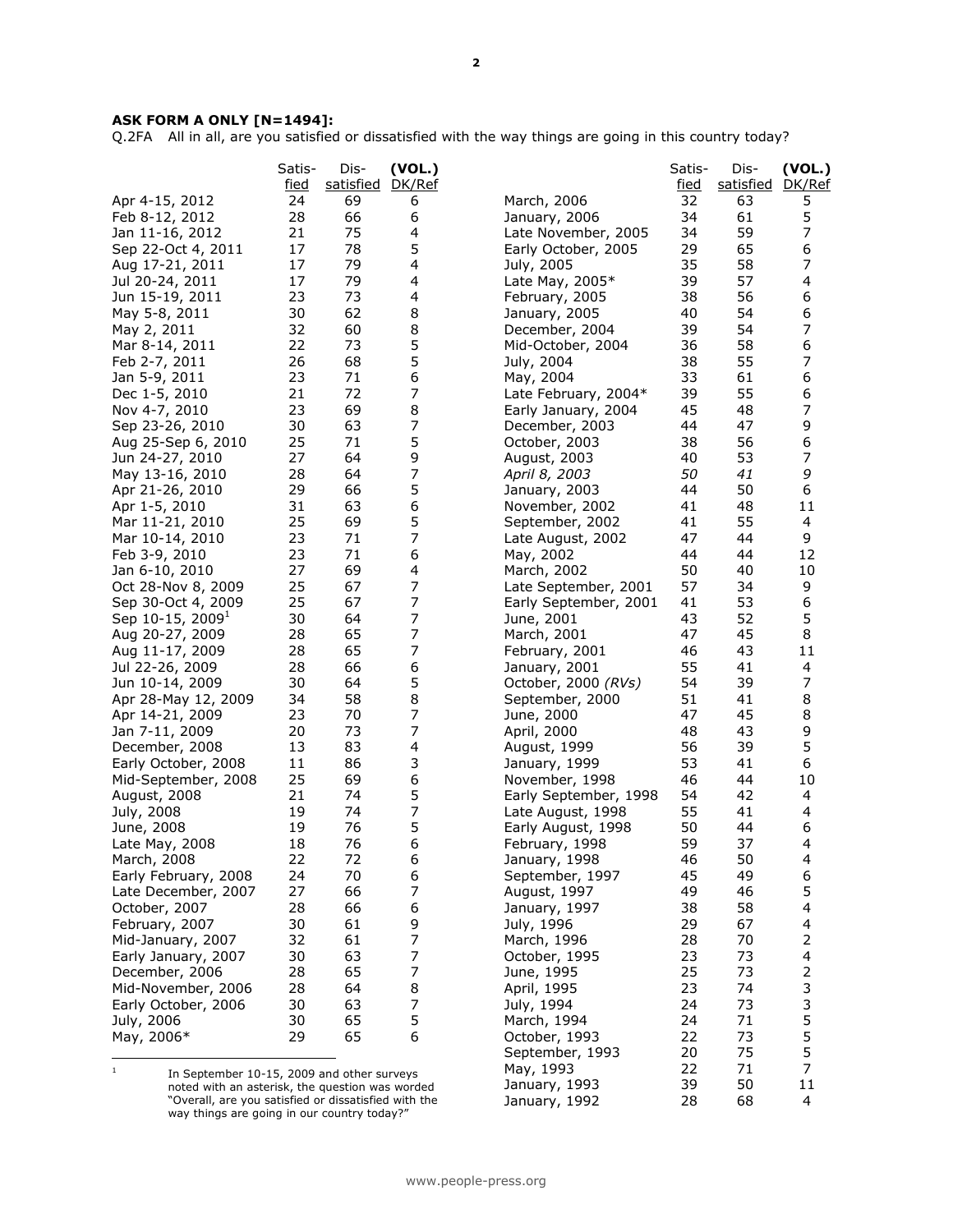#### **Q.2FA CONTINUED…**

|                        | Satis- | Dis-             | (VOL.) |                       | Satis- |                  | Dis- <b>(VOL.)</b> |
|------------------------|--------|------------------|--------|-----------------------|--------|------------------|--------------------|
|                        | fied   | satisfied DK/Ref |        |                       | fied   | satisfied DK/Ref |                    |
| November, 1991         | 34     | 61               |        | May, 1990             | 41     | 54               |                    |
| Gallup: Late Feb, 1991 | 66     | 31               |        | January, 1989         | 45     | 50               | 5                  |
| August, 1990           |        | 48               |        | September, 1988 (RVs) | -50    | 45               |                    |

#### **QUESTIONS 3FA TO 5FB HELD FOR FUTURE RELEASE**

# **ASK ALL:**

How much thought have you given to the coming presidential election . . . Quite a lot or only a little?

#### **BASED ON REGISTERED VOTERS [N=2373]:**

|                               | Quite        |                         |          | $(VOL.)$ Only a $(VOL.)$ $(VOL.)$ |                        |
|-------------------------------|--------------|-------------------------|----------|-----------------------------------|------------------------|
| <b>2012 Election</b>          | <u>a lot</u> | <u>Some</u>             | little   | <u>None</u>                       | DK/Ref                 |
| Apr 4-15, 2012                | 64           | 2                       | 30       | 4                                 | 1                      |
| Mar 7-11, 2012                | 66           | $\overline{2}$          | 30       | $\mathbf{1}$                      | $\mathbf{1}$           |
| 2008 Election                 |              |                         |          |                                   |                        |
| November, 2008                | 81           | 3                       | 13       | 2                                 | 1                      |
| Late October, 2008            | 81           | 3                       | 13       | $\overline{c}$                    | $\mathbf{1}$           |
| Mid-October, 2008             | 81           | 3                       | 13       | 3                                 | $\ast$                 |
| Early October, 2008           | 81           | $\overline{2}$          | 14       | $\overline{2}$                    | $\mathbf{1}$           |
| Late September, 2008          | 80           | 3                       | 14       | $\overline{2}$                    | 1                      |
| Mid-September, 2008           | 78           | 4                       | 14       | 3                                 | 1                      |
| August, 2008                  | 74           | 6                       | 17       | $\overline{c}$                    | $\mathbf{1}$           |
| July, 2008                    | 74           | $\overline{2}$          | 20       | 3                                 | $\mathbf{1}$           |
| June, 2008                    | 72           | $\overline{2}$          | 23       | $\overline{2}$                    | $\mathbf{1}$           |
| Late May, 2008                | 75           | $\overline{\mathbf{4}}$ | 17       | 3                                 | $\mathbf{1}$           |
| April, 2008                   | 77           | 7                       | 13       | $\overline{2}$                    | $\mathbf{1}$           |
| March, 2008                   | 78           | 3                       | 15       | 3                                 | $\mathbf{1}$           |
| Late February, 2008           | 74           | 3                       | 19       | $\overline{2}$                    | 2                      |
| <b>2004 Election</b>          |              |                         |          |                                   |                        |
| November, 2004                | 82           | 3                       | 12       | 2                                 | 1                      |
| Mid-October, 2004             | 76           | 5                       | 15       | 3                                 | 1                      |
| Early October, 2004           | 74           | 4                       | 19       | $\overline{c}$                    | 1                      |
| September, 2004               | 71           | 3                       | 22       | 3                                 | $\mathbf{1}$           |
| August, 2004                  | 69           | $\overline{2}$          | 26       | $\overline{c}$                    | $\mathbf{1}$           |
| July, 2004                    | 67           | $\overline{2}$          | 28       | $\overline{2}$                    | $\mathbf{1}$           |
| June, 2004                    | 58           | 3                       | 36       | $\overline{2}$                    | $\mathbf{1}$           |
| May, 2004                     | 59           | 6                       | 30       | 4                                 | $\mathbf{1}$           |
| Late March, 2004              | 60           | $\overline{4}$          | 31       | 4                                 | $\mathbf{1}$<br>$\ast$ |
| Mid-March, 2004               | 65           | $\overline{2}$          | 31       | $\overline{2}$                    |                        |
| <b>2000 Election</b>          |              |                         |          |                                   |                        |
| November, 2000                | 72           | 6                       | 19       | 2                                 | 1<br>$\ast$            |
| Late October, 2000            | 66<br>67     | 6                       | 24       | 4<br>4                            | 1                      |
| Mid-October, 2000             | 60           | 9<br>8                  | 19<br>27 | 4                                 | 1                      |
| Early October, 2000           | 59           | 8                       | 29       | 3                                 | $\mathbf{1}$           |
| September, 2000<br>July, 2000 | 46           | 6                       | 45       | 3                                 | $\ast$                 |
| June, 2000                    | 46           | 6                       | 43       | 5                                 | $\ast$                 |
| May, 2000                     | 48           | 4                       | 42       | 5                                 | 1                      |
| April, 2000                   | 45           | $\overline{7}$          | 41       | $\overline{7}$                    | $\ast$                 |
| <b>1996 Election</b>          |              |                         |          |                                   |                        |
| November, 1996                | 67           | 8                       | 22       | 3                                 | $\ast$                 |
| October, 1996                 | 65           | 7                       | 26       | $\mathbf{1}$                      | 1                      |
| Late September, 1996          | 61           | $\overline{7}$          | 29       | $\overline{2}$                    | $\mathbf{1}$           |
| Early September, 1996         | 56           | 3                       | 36       | 4                                 | $\mathbf{1}$           |
| July, 1996                    | 55           | 3                       | 41       | 1                                 | $\ast$                 |
| June, 1996                    | 50           | 5                       | 41       | 3                                 | $\mathbf{1}$           |
|                               |              |                         |          |                                   |                        |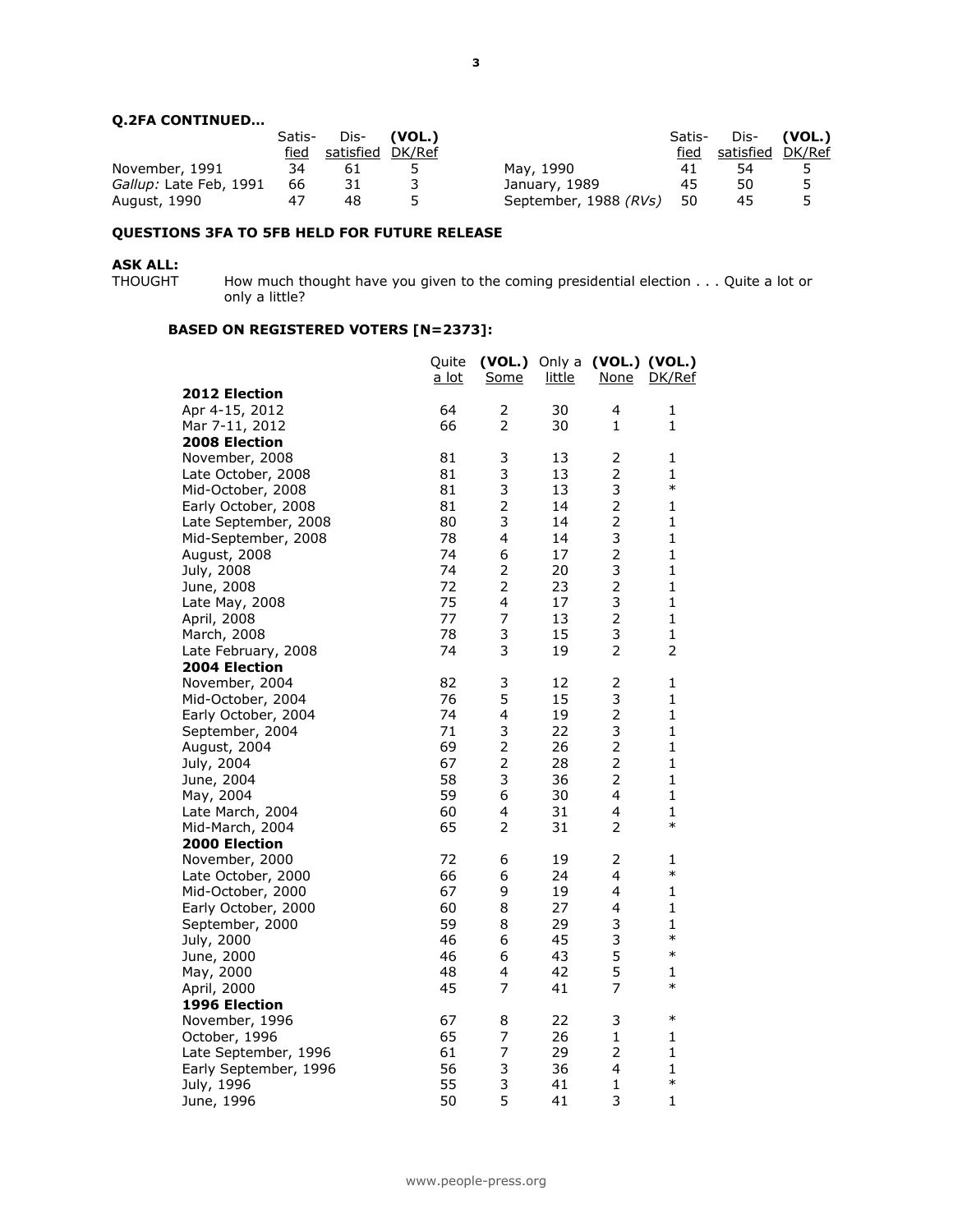#### **THOUGHT CONTINUED…**

|                         | Ouite<br>a lot | (VOL.)<br>Some | little | Only a (VOL.) (VOL.)<br>None | DK/Ref |
|-------------------------|----------------|----------------|--------|------------------------------|--------|
| <b>1992 Election</b>    |                |                |        |                              |        |
| Early October, 1992     | 77             | 5              | 16     |                              |        |
| September, 1992         | 69             | 3              | 26     |                              |        |
| August, 1992            | 72             | 4              | 23     |                              | $\ast$ |
| June, 1992              | 63             | 6              | 29     |                              |        |
| <b>1988 Election</b>    |                |                |        |                              |        |
| Gallup: November, 1988  | 73             | 8              | 17     | 2                            |        |
| Gallup: October, 1988   | 69             | 9              | 20     | $\mathcal{P}$                |        |
| Gallup: August, 1988    | 61             | 10             | 27     | っ                            |        |
| Gallup: September, 1988 | 57             | 18             | 23     | 2                            |        |

#### **ASK FORM 1A/2B ONLY [N=1460]:**

REG Which of these statements best describes you? **[READ IN ORDER] [INSTRUCTION: IF RESPONDENT VOLUNTEERS THAT THEY ARE IN NORTH DAKOTA AND DON'T HAVE TO REGISTER, PUNCH 1]**

Apr 4-15

 $\frac{2012}{71}$ 

- Are you ABSOLUTELY CERTAIN that you are registered to vote at your current address [OR]
- 4 Are you PROBABLY registered, but there is a chance your registration has lapsed [OR]<br>25 Are you NOT registered to vote at your current address
- 25 Are you NOT registered to vote at your current address
- Don't know/Refused (VOL.)

#### **ASK FORM 1B/2A ONLY [N=1548]:**

REGIST These days, many people are so busy they can't find time to register to vote, or move around so often they don't get a chance to re-register. Are you NOW registered to vote in your precinct or election district or haven't you been able to register so far?

#### **[INSTRUCTION: IF RESPONDENT VOLUNTEERS THAT THEY ARE IN NORTH DAKOTA AND DON'T HAVE TO REGISTER, PUNCH 1 FOR REGIST AND REGICERT] ASK IF RESPONDENT ANSWERED '1' YES IN REGIST:**

REGICERT Are you absolutely certain that you are registered to vote, or is there a chance that your registration has lapsed because you moved or for some other reason?

Apr 4-15

2012

- 77 Yes, registered
- 73 Absolutely certain
- 3 Chance registration has lapsed
- 1 Don't know/Refused **(VOL.)**<br>22 No, not registered
- No, not registered
- Don't know/Refused (VOL.)

#### **NO QUESTION 6**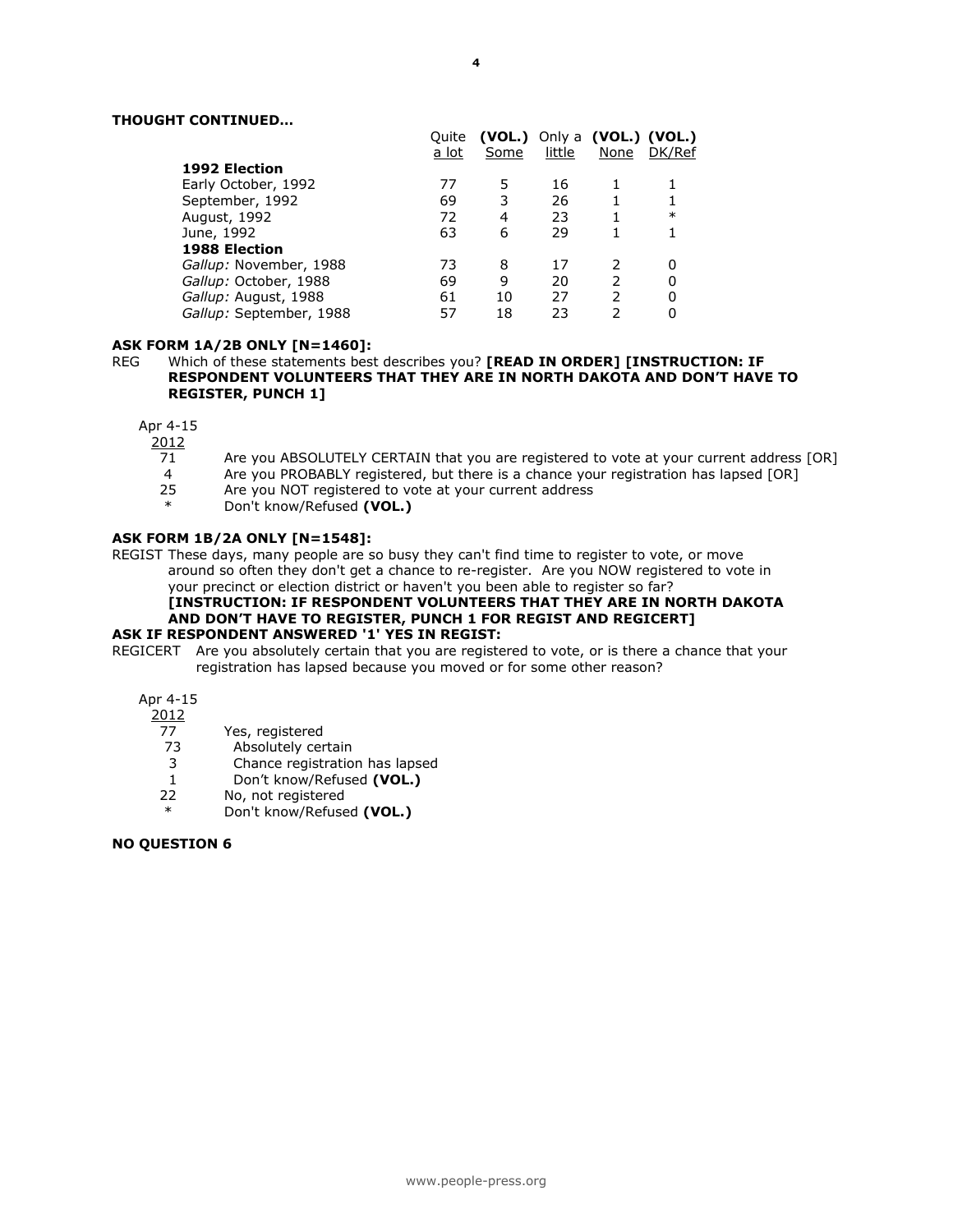**ASK ALL REGISTERED VOTERS (REGICERT=1) OR (REG=1):**<br>Q.7 Mow, suppose the 2012 presidential election were being he Now, suppose the 2012 presidential election were being held TODAY. If you had to choose between **[READ AND RANDOMIZE]** who would you vote for?

#### **ASK IF OTHER OR DK (Q.7=3,9):**

Q.7a As of TODAY, do you LEAN more to **[READ IN SAME ORDER AS Q.7]**?

#### **BASED ON REGISTERED VOTERS [N=2373]:**

|                    |        |       | (VOL.) | (VOL.) |
|--------------------|--------|-------|--------|--------|
|                    | Romney | Obama | Other  | DK/Ref |
| Apr 4-15, 2012     | 45     | 49    |        |        |
| Mar 7-11, 2012     | 42     | 54    |        | 3      |
| Feb 8-12, 2012     | 44     | 52    |        | 3      |
| Jan 11-16, 2012    | 45     | 50    |        | 4      |
| Nov 9-14, 2011     | 47     | 49    |        | 3      |
| Sep 22-Oct 4, 2011 | 48     | 48    |        |        |

#### **TREND FOR COMPARISON:**

#### **BASED ON REGISTERED VOTERS:**

|                                  |        |       |       |             | Other/ |
|----------------------------------|--------|-------|-------|-------------|--------|
|                                  | McCain | Obama | Nader | <u>Barr</u> | DK/Ref |
| November, 2008                   | 39     | 50    |       |             | 9      |
| Late October, 2008               | 36     | 52    | 3     |             | 8      |
| Mid-October, 2008                | 38     | 52    | n/a   | n/a         | 10     |
| Early October, 2008              | 40     | 50    | n/a   | n/a         | 10     |
| Late September, 2008             | 42     | 49    | n/a   | n/a         | 9      |
| Mid-September, 2008 <sup>2</sup> | 44     | 46    | n/a   | n/a         | 10     |
| August, 2008                     | 43     | 46    | n/a   | n/a         | 11     |
| July, 2008                       | 42     | 47    | n/a   | n/a         | 11     |
| June, 2008                       | 40     | 48    | n/a   | n/a         | 12     |
| Late May, 2008                   | 44     | 47    | n/a   | n/a         | 9      |
| April, 2008                      | 44     | 50    | n/a   | n/a         | 6      |
| March, 2008                      | 43     | 49    | n/a   | n/a         | 8      |
| Late February, 2008              | 43     | 50    | n/a   | n/a         |        |

**(VOL.)**

**(VOL.)**

|      |              |       | Other/ |
|------|--------------|-------|--------|
| Bush | <u>Kerry</u> | Nader | DK/Ref |
| 45   | 46           |       | 8      |
| 45   | 45           |       | 9      |
| 48   | 41           | 2     | 9      |
| 49   | 43           |       |        |
| 45   | 47           | 2     | 6      |
| 44   | 46           | 3     |        |
| 46   | 42           | 6     | 6      |
| 43   | 46           | 6     | 5      |
| 44   | 43           | 6     | 7      |
| 42   | 49           | 4     | 5      |
|      |              |       |        |
| 48   | 46           | n/a   | 6      |
| 45   | 50           | n/a   | 5      |
| 46   | 47           | n/a   |        |
| 43   | 52           | n/a   | 5      |
| 44   | 48           | n/a   | 8      |
| 47   | 47           | n/a   | 6      |
| 52   | 41           | n/a   | 7      |
| 50   | 42           | n/a   | 8      |
|      |              |       |        |

 $\mathbf 2$ 

<sup>2</sup> After August 2008, June 2004, July 2000, July 1996, June 1992 and June 1988 the question specified vice presidential candidates.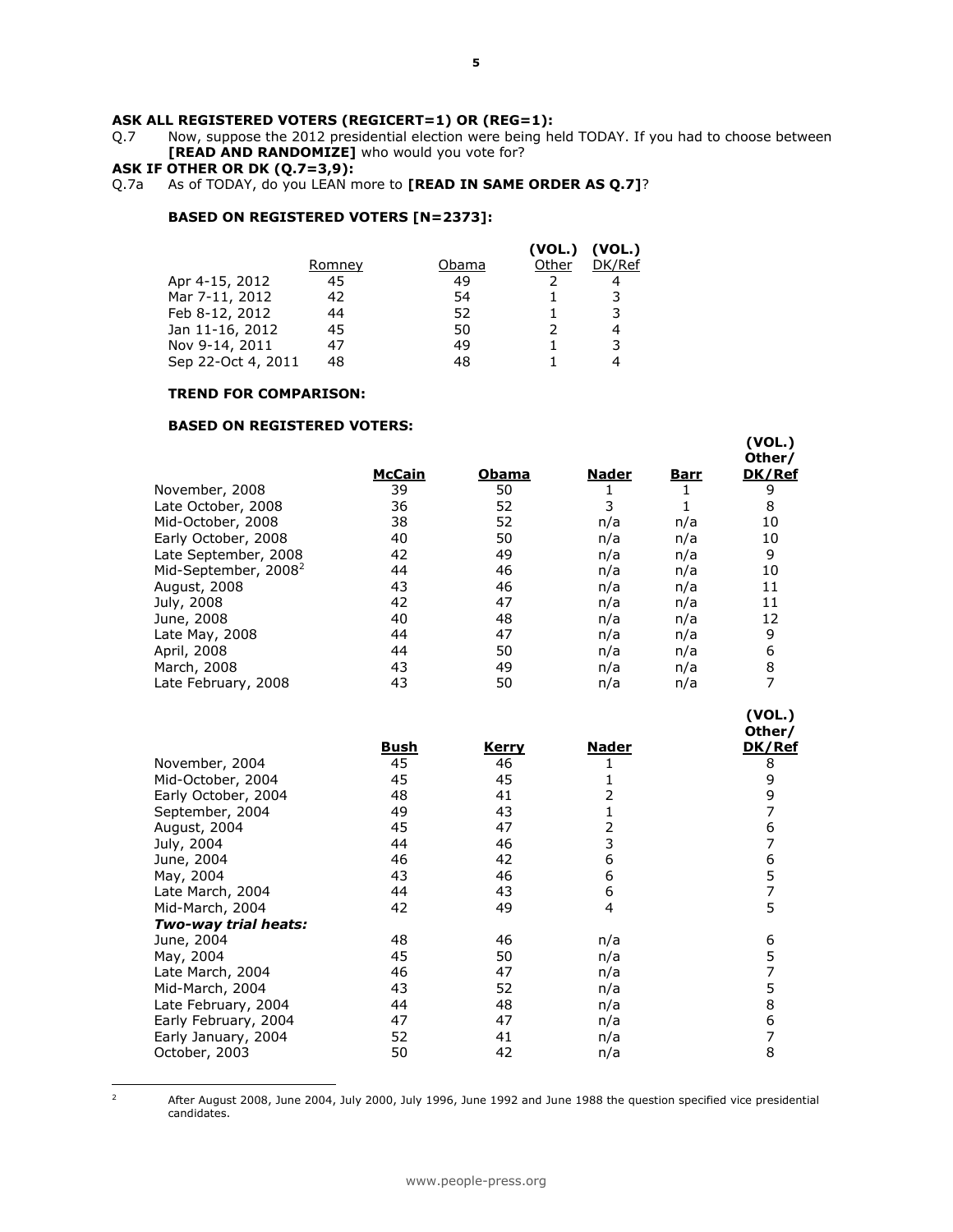### **Q.7/7a TREND FOR COMPARISON CONTINUED…**

|                       |             |             |              |                 | (VOL.)<br>Other/ |
|-----------------------|-------------|-------------|--------------|-----------------|------------------|
|                       | <u>Bush</u> | <u>Gore</u> | <u>Nader</u> | <b>Buchanan</b> | DK/Ref           |
| November, 2000        | 41          | 45          | 4            | 1               | 9                |
| Late October, 2000    | 45          | 43          | 4            | 1               | 7                |
| Mid-October, 2000     | 43          | 45          | 4            | 1               | 7                |
| Early October, 2000   | 43          | 44          | 5            | $\ast$          | 8                |
| September, 2000       | 41          | 47          | 2            | 1               | 9                |
| July, 2000            | 42          | 41          | 6            | 2               | 9                |
| Late June, 2000       | 42          | 35          | 2            | $\overline{2}$  | 19               |
| Mid-June, 2000        | 41          | 42          | 4            | 3               | 10               |
| January, 2000         | 51          | 39          | n/a          | 4               | 6                |
| September, 1999       | 49          | 35          | n/a          | 10              | 6                |
| Two-way trial heats:  |             |             |              |                 |                  |
| July, 2000            | 48          | 46          | n/a          | n/a             | 6                |
| Mid-June, 2000        | 45          | 46          | n/a          | n/a             | 9                |
| May, 2000             | 46          | 45          | n/a          | n/a             | 9                |
| March, 2000           | 43          | 49          | n/a          | n/a             | 8                |
| February, 2000        | 46          | 45          | n/a          | n/a             | 9                |
| December, 1999        | 55          | 40          | n/a          | n/a             | 5                |
| October, 1999         | 54          | 39          | n/a          | n/a             | 7                |
| September, 1999       | 54          | 39          | n/a          | n/a             | 7                |
| July, 1999            | 53          | 42          | n/a          | n/a             | 5                |
| March, 1999           | 54          | 41          | n/a          | n/a             | 5                |
| January, 1999         | 50          | 44          | n/a          | n/a             | 6                |
| Early September, 1998 | 53          | 40          | n/a          | n/a             | 7                |
|                       |             |             |              |                 |                  |

|                       |             |         |              | Other/ |
|-----------------------|-------------|---------|--------------|--------|
|                       | <u>Dole</u> | Clinton | <b>Perot</b> | DK/Ref |
| November, 1996        | 32          | 51      | 9            | 8      |
| October, 1996         | 34          | 51      | 8            |        |
| Late September, 1996  | 35          | 51      | 7            |        |
| Early September, 1996 | 34          | 52      | 8            | 6      |
| July, 1996            | 34          | 44      | 16           | 6      |
| March, 1996           | 35          | 44      | 16           | 5      |
| September, 1995       | 36          | 42      | 19           | 3      |
| July, 1994            | 36          | 39      | 20           | 5      |
| Two-way trial heats:  |             |         |              |        |
| July, 1996            | 42          | 53      | n/a          |        |
| June, 1996            | 40          | 55      | n/a          | 5      |
| April, 1996           | 40          | 54      |              | 6      |
| March, 1996           | 41          | 53      |              | 6      |
| February, 1996        | 44          | 52      |              | 4      |
| January, 1996         | 41          | 53      |              | 6      |
| July, 1994            | 49          | 46      |              |        |

**(VOL.)**

|                      |          |         |       | Other/ |
|----------------------|----------|---------|-------|--------|
|                      | Bush Sr. | Clinton | Perot | DK/Ref |
| Late October, 1992   | 34       | 44      | 19    |        |
| Early October, 1992  | 35       | 48      | 8     | 9      |
| June, 1992           | 31       | 27      | 36    | 6      |
| Two-way trial heats: |          |         |       |        |
| September, 1992      | 38       | 53      | n/a   | 9      |
| August, 1992         | 37       | 57      | n/a   | 6      |
| June, 1992           | 46       | 41      | n/a   | 13     |
| May, 1992            | 46       | 43      | n/a   |        |
| Late March, 1992     | 50       | 43      | n/a   |        |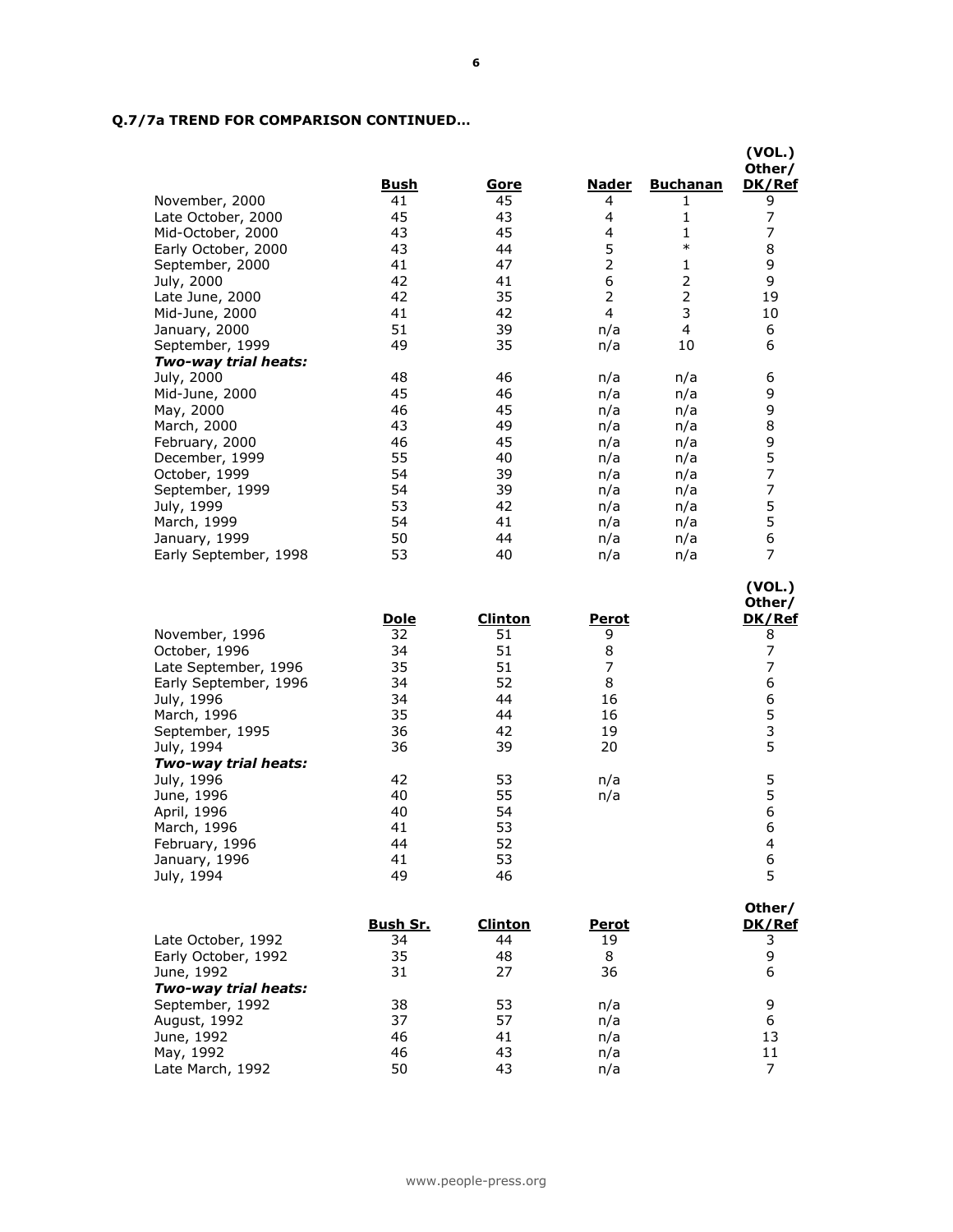#### **Q.7/7a TREND FOR COMPARISON CONTINUED…**

|                 |          |                | Other/ |
|-----------------|----------|----------------|--------|
|                 | Bush Sr. | <b>Dukakis</b> | DK/Ref |
| October, 1988   | 50       | 42             |        |
| September, 1988 | 50       | 44             |        |
| May, 1988       | 40       | 53             |        |

## **ASK IF RESPONDENT DID NOT CHOOSE ROMNEY IN Q.7/7a (Q.7=1 OR Q.7a=1,3,9): RANDOMIZE Q.7b AND Q.7c**<br>Q.7b Do you think there is a

Do you think there is a chance that you might vote for Mitt Romney in November, or have you definitely decided not to vote for him?

#### **BASED ON REGISTERED VOTERS [N=2373]:**

|                         | Chance might<br>vote for | Decided not<br>to vote for | (VOL.)<br>DK/Ref |
|-------------------------|--------------------------|----------------------------|------------------|
| Romney                  |                          |                            |                  |
| Apr 4-15, 2012          | 10                       | 40                         | $5 = 55%$        |
| McCain                  |                          |                            |                  |
| November, 2008          | 7                        | 47                         | $7 = 61%$        |
| Late October, 2008      | $\overline{7}$           | 51                         | $6 = 64%$        |
| Mid-October, 2008       | 9                        | 47                         | $6 = 62%$        |
| Early October, 2008     | 10                       | 45                         | $5 = 60%$        |
| Late September, 2008    | 10                       | 42                         | $6 = 58%$        |
| Mid-September, 2008     | 9                        | 40                         | $7 = 56%$        |
| August, 2008            | 14                       | 37                         | $6 = 57%$        |
| July, 2008              | 13                       | 38                         | $7 = 58%$        |
| June, 2008              | 12                       | 41                         | $7 = 60%$        |
| Bush                    |                          |                            |                  |
| November, 2004          | 6                        | 44                         | $5 = 55%$        |
| Mid-October, 2004       | 5                        | 43                         | $7 = 55%$        |
| Early October, 2004     | 9                        | 39                         | $4 = 52%$        |
| September, 2004         | 9                        | 38                         | $4 = 51%$        |
| August, 2004            | 10                       | 42                         | $3 = 55%$        |
| July, 2004              | 10                       | 41                         | $5 = 56%$        |
| June, 2004 <sup>3</sup> | 9                        | 41                         | $2 = 52%$        |
| May, 2004               | 9                        | 42                         | $4 = 55%$        |
| Late March, 2004        | 11                       | 40                         | $3 = 54%$        |
| Mid-March, 2004         | 11                       | 44                         | $2 = 57%$        |
| Late February, 2004     | 10                       | 43                         | $3 = 56%$        |
| Early February, 2004    | 10                       | 41                         | $2 = 53%$        |
| November, 2000          | 8                        | 44                         | $7 = 59%$        |
| Late October, 2000      | 10                       | 41                         | $4 = 55%$        |
| Mid-October, 2000       | 12                       | 40                         | $5 = 57%$        |
| Early October, 2000     | 11                       | 39                         | $7 = 57%$        |
| September, 2000         | 15                       | 38                         | $6 = 59%$        |
| Mid-June, 2000          | 15                       | 33                         | $6 = 54%$        |
| <b>Dole</b>             |                          |                            |                  |
| November, 1996          | 8                        | 54                         | $6 = 68%$        |
| October, 1996           | 11                       | 51                         | $4 = 66%$        |
| Late September, 1996    | 16                       | 44                         | $5 = 65%$        |
| Early September, 1996   | 14                       | 47                         | $5 = 66%$        |
| July, 1996              | 15                       | 40                         | $3 = 58%$        |
| Bush Sr.                |                          |                            |                  |
| Late October, 1992      | 11                       | 53                         | $2 = 66%$        |
| Early October, 1992     | 13                       | 46                         | $6 = 65%$        |
| September, 1992         | 12                       | 44                         | $6 = 62%$        |
| August, 1992            | 15                       | 45                         | $4 = 64%$        |
| May, 1992               | 8                        | 40                         | $5 = 53%$        |

<sup>-&</sup>lt;br>3

In June 2004, May 2004, Late March 2004, Mid-March 2004, Mid-June 2000 and July 1996 the head-to-head match-up was asked both as a three-way and a two-way trial heat. In those surveys, this question followed the two-way trial heat.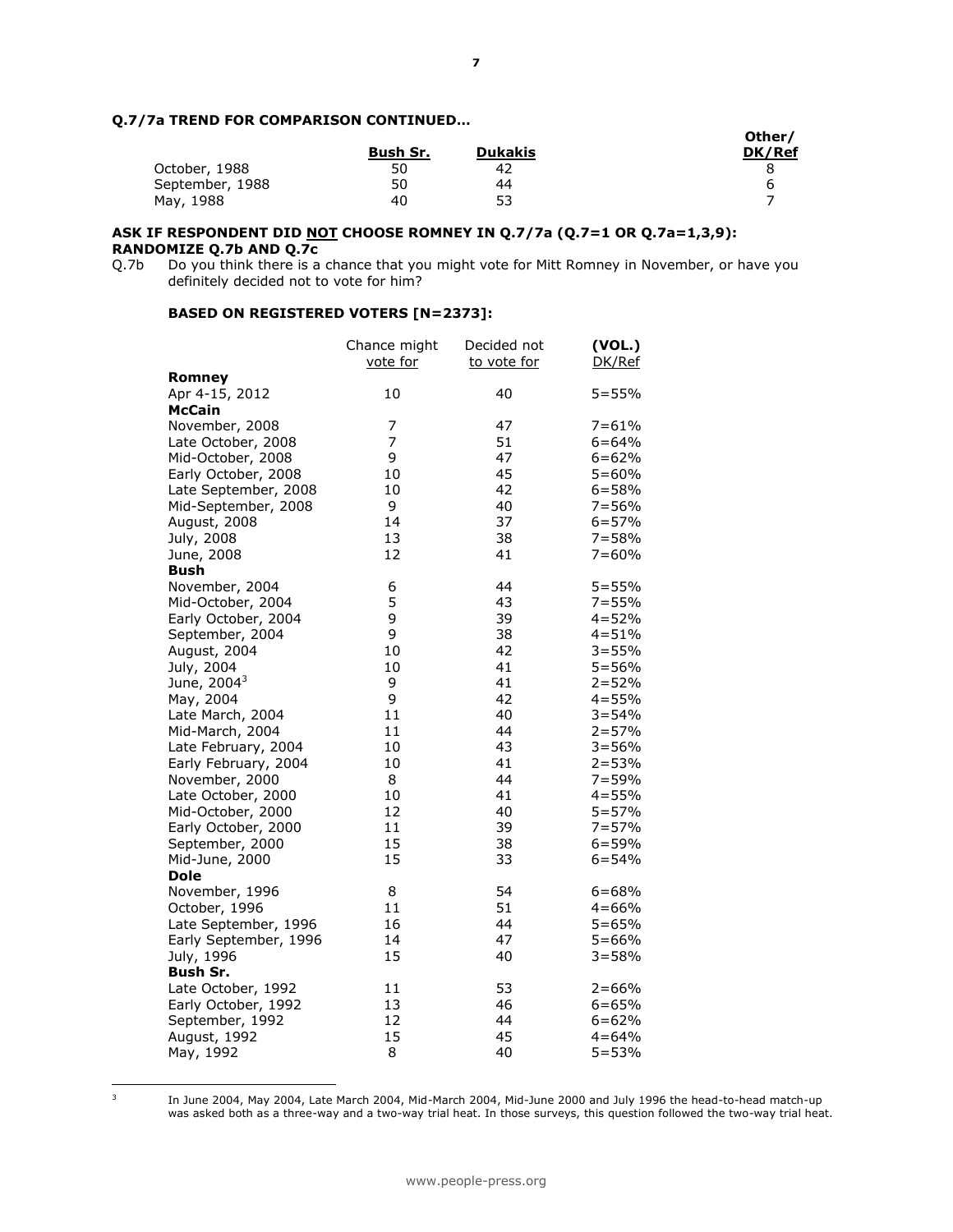## **ASK IF RESPONDENT DID NOT CHOOSE OBAMA IN Q.7/7a (Q.7=2 OR Q.7a=2,3,9): RANDOMIZE Q.7b AND Q.7c** Q.7c Do you think there is a

Do you think there is a chance that you might vote for Barack Obama in November, or have you definitely decided not to vote for him?

#### **BASED ON REGISTERED VOTERS [N=2373]:**

|                         | Chance might<br>vote for | Decided not<br>to vote for | (VOL.)<br>DK/Ref |
|-------------------------|--------------------------|----------------------------|------------------|
| Obama                   |                          |                            |                  |
| Apr 4-15, 2012          | 6                        | 42                         | $3 = 51%$        |
| November, 2008          | 6                        | 38                         | $6 = 50%$        |
| Late October, 2008      | 7                        | 35                         | $6 = 48%$        |
| Mid-October, 2008       | 8                        | 35                         | $5 = 48%$        |
| Early October, 2008     | 7                        | 38                         | $5 = 50%$        |
| Late September, 2008    | 8                        | 37                         | $6 = 51%$        |
| Mid-September, 2008     | 11                       | 38                         | $5 = 54%$        |
| August, 2008            | 12                       | 36                         | $6 = 54%$        |
| July, 2008              | 12                       | 34                         | $7 = 53%$        |
| June, 2008              | 14                       | 32                         | $6 = 52%$        |
| <b>Kerry</b>            |                          |                            |                  |
| November, 2004          | 6                        | 43                         | $5 = 54%$        |
| Mid-October, 2004       | 6                        | 42                         | $7 = 55%$        |
| Early October, 2004     | 9                        | 45                         | $5 = 59%$        |
| September, 2004         | 11                       | 42                         | $4 = 57%$        |
| August, 2004            | 11                       | 39                         | $3 = 53%$        |
| July, 2004              | 13                       | 36                         | $5 = 54%$        |
| June, 2004 <sup>4</sup> | 10                       | 41                         | $3 = 54%$        |
| May, 2004               | 11                       | 35                         | $4 = 50%$        |
| Late March, 2004        | 13                       | 37                         | $3 = 53%$        |
| Mid-March, 2004         | 13                       | 32                         | $3 = 48%$        |
| Late February, 2004     | 13                       | 36                         | $3 = 52%$        |
| Early February, 2004    | 15                       | 33                         | $5 = 53%$        |
| Gore                    |                          |                            |                  |
| November, 2000          | 8                        | 41                         | $6 = 55%$        |
| Late October, 2000      | 9                        | 44                         | $4 = 57%$        |
| Mid-October, 2000       | 10                       | 40                         | $5 = 55%$        |
| Early October, 2000     | 11                       | 38                         | $7 = 56%$        |
| September, 2000         | 13                       | 35                         | $5 = 53%$        |
| June, 2000              | 14                       | 34                         | $6 = 54%$        |
| <b>Clinton</b>          |                          |                            |                  |
| November, 1996          | 6                        | 37                         | $6 = 49%$        |
| October, 1996           | 10                       | 35                         | $4 = 49%$        |
| Late September, 1996    | 11                       | 35                         | $3 = 49%$        |
| Early September, 1996   | 10                       | 34                         | $4 = 48%$        |
| July, 1996              | 8                        | 36                         | $4 = 48%$        |
| Late October, 1992      | 11                       | 43                         | $2 = 56%$        |
| Early October, 1992     | 14                       | 32                         | $6 = 52%$        |
| September, 1992         | 12                       | 28                         | $6 = 46%$        |
| August, 1992            | 14                       | 26                         | $3 = 43%$        |
| May, 1992               | 11                       | 38                         | $6 = 55%$        |

 $\overline{a}$ 4

In June 2004, May 2004, Late March 2004, Mid-March 2004, Mid-June 2000 and July 1996 the head-to-head match-up was asked both as a three-way and a two-way trial heat. In those surveys, this question followed the two-way trial heat.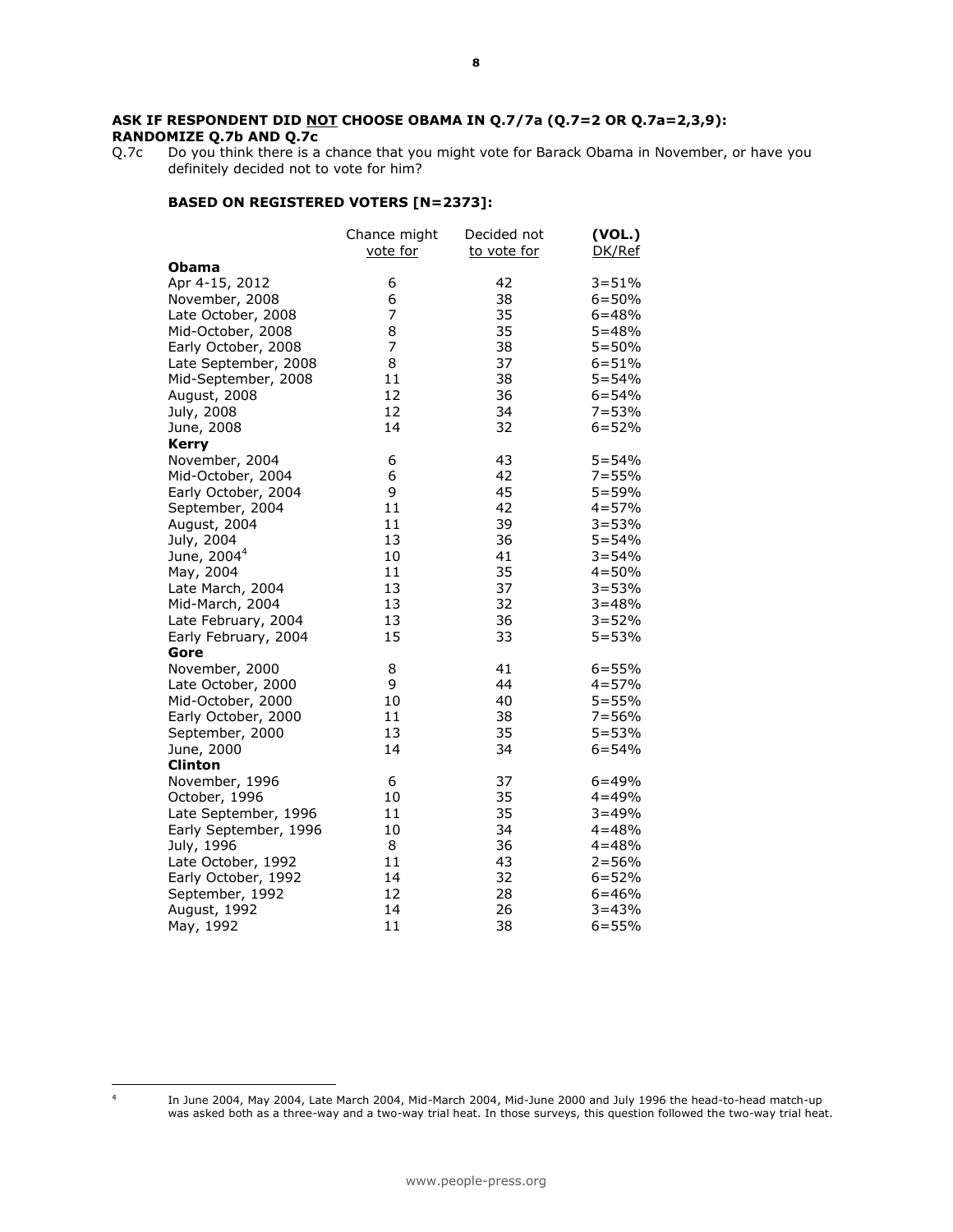#### **ASK ALL REGISTERED VOTERS (REGICERT=1) OR (REG=1):**

Now I'd like to ask about how important some issues are to you...<br>Q.8 In making your decision about who to vote for this fall, w

In making your decision about who to vote for this fall, will the issue of **[INSERT ITEM; RANDOMIZE; OBSERVE FORM SPLITS]** be very important, somewhat important, not too important, or not at all important? How about **[NEXT ITEM]**? **[IF NECESSARY:** How important will the issue of **[ITEM]** be to you in

making your decision about who to vote for this fall?**] [INTERVIEWER: PLEASE RE-READ RESPONSE OPTIONS AS NECESSARY TO REMIND RESPONDENTS OF OPTIONS. IF RESPONDENT VOICES THEIR SUPPORT OR OPPOSITION TO AN ISSUE, CLARIFY: "this question is not about your position on each issue, just how important each issue will be to your vote."]** 

|                  |                                        | Very      | Somewhat  | Not too        | Not at all              | (VOL.)                                     |
|------------------|----------------------------------------|-----------|-----------|----------------|-------------------------|--------------------------------------------|
|                  |                                        | important | important | important      | important               | DK/Ref                                     |
|                  | ASK ITEMS a-d OF FORM A ONLY [N=1164]: |           |           |                |                         |                                            |
| a.FA             | The economy                            |           |           |                |                         |                                            |
|                  | Apr 4-15, 2012                         | 86        | 11        | $\mathbf{1}$   | 1                       | 1                                          |
|                  | Jul 21-Aug 5, 2010 <sup>5</sup>        | 90        | 9         | 1              | $\ast$                  | $\ast$                                     |
|                  | Mid-October, 2008                      | 91        | 7         | $\overline{2}$ | $\ast$                  | $\ast$                                     |
|                  | August, 2008                           | 87        | 12        | $\mathbf{1}$   | $\ast$                  | $\ast$                                     |
|                  | Late May, 2008                         | 88        | 9         | $\mathbf{1}$   | 1                       | 1                                          |
|                  | October, 2007                          | 79        | 18        | $\mathbf{1}$   | $\mathbf{1}$            | $\mathbf{1}$                               |
|                  | June, 2007                             | 74        | 22        | $\overline{2}$ | $\mathbf{1}$            | $\mathbf{1}$                               |
|                  | Mid-October, 2004                      | 78        | 18        | 3              | $\mathbf{1}$            | $\ast$                                     |
|                  | August, 2004                           | 76        | 22        | $\mathbf{1}$   | $\mathbf{1}$            | $\ast$                                     |
| b.FA             | Immigration                            |           |           |                |                         |                                            |
|                  | Apr 4-15, 2012                         | 42        | 35        | 15             | 6                       | 1                                          |
|                  | Jul 21-Aug 5, 2010                     | 58        | 29        | 8              | $\overline{4}$          | 1                                          |
|                  | Mid-October, 2008                      | 49        | 32        | 13             | 5                       | $\mathbf{1}$                               |
|                  | August, 2008                           | 52        | 33        | 10             | $\overline{\mathbf{4}}$ | $\mathbf 1$                                |
|                  | Late May, 2008                         | 54        | 32        | 9              | 3                       | $\overline{\mathbf{c}}$                    |
|                  | October, 2007                          | 56        | 31        | 7              | 4                       | $\frac{2}{2}$                              |
|                  | June, 2007                             | 54        | 34        | $\overline{7}$ | $\overline{3}$          |                                            |
| c.FA             | Health care                            |           |           |                |                         |                                            |
|                  | Apr 4-15, 2012                         | 74        | 19        | 5              | 2                       | $\ast$                                     |
|                  | Jul 21-Aug 5, 2010                     | 78        | 17        | 3              | $\mathbf{1}$            | $\ast$                                     |
|                  | Mid-October, 2008                      | 77        | 19        | $\overline{2}$ | 1                       | 1                                          |
|                  | August, 2008                           | 73        | 21        | 5              | $\mathbf{1}$            | $\ast$                                     |
|                  | Late May, 2008                         | 78        | 17        | 3              | $\overline{2}$          | $\ast$                                     |
|                  | October, 2007                          | 76        | 18        | 4              | $\mathbf{1}$            | 1                                          |
|                  | June, 2007                             | 71        | 23        | 4              | $\overline{2}$          | $\ast$                                     |
|                  | Mid-October, 2004                      | 73        | 22        | 4              | $\mathbf{1}$            | $\ast$                                     |
|                  | August, 2004                           | 72        | 21        | 5              | $\overline{2}$          | $\ast$                                     |
| d.FA<br>Abortion |                                        |           |           |                |                         |                                            |
|                  | Apr 4-15, 2012                         | 39        | 25        | 14             | 18                      | 4                                          |
|                  | Jul 21-Aug 5, 2010                     | 43        | 24        | 13             | 17                      | 3                                          |
|                  | Mid-October, 2008                      | 41        | 29        | 16             | 12                      | $\overline{\mathbf{c}}$                    |
|                  | August, 2008                           | 39        | 26        | 17             | 15                      |                                            |
|                  | Late May, 2008                         | 40        | 27        | 15             | 15                      |                                            |
|                  | October, 2007                          | 39        | 26        | 17             | 13                      | $\begin{array}{c} 3 \\ 3 \\ 5 \end{array}$ |
|                  | June, 2007                             | 40        | 30        | 13             | 14                      | 3                                          |

-<br>5

In all 2010 trends, the question read "As you think about the elections for Congress this November, how important are each of the following issues to you. Is the issue of **[INSERT ITEM]** very important, somewhat important, not too important, or not at all important? How about **[NEXT ITEM]**? **[IF NECESSARY:** As you think about the elections for Congress this November, is the issue of **[ITEM]** very, somewhat, not too, or not at all important to you?**]** "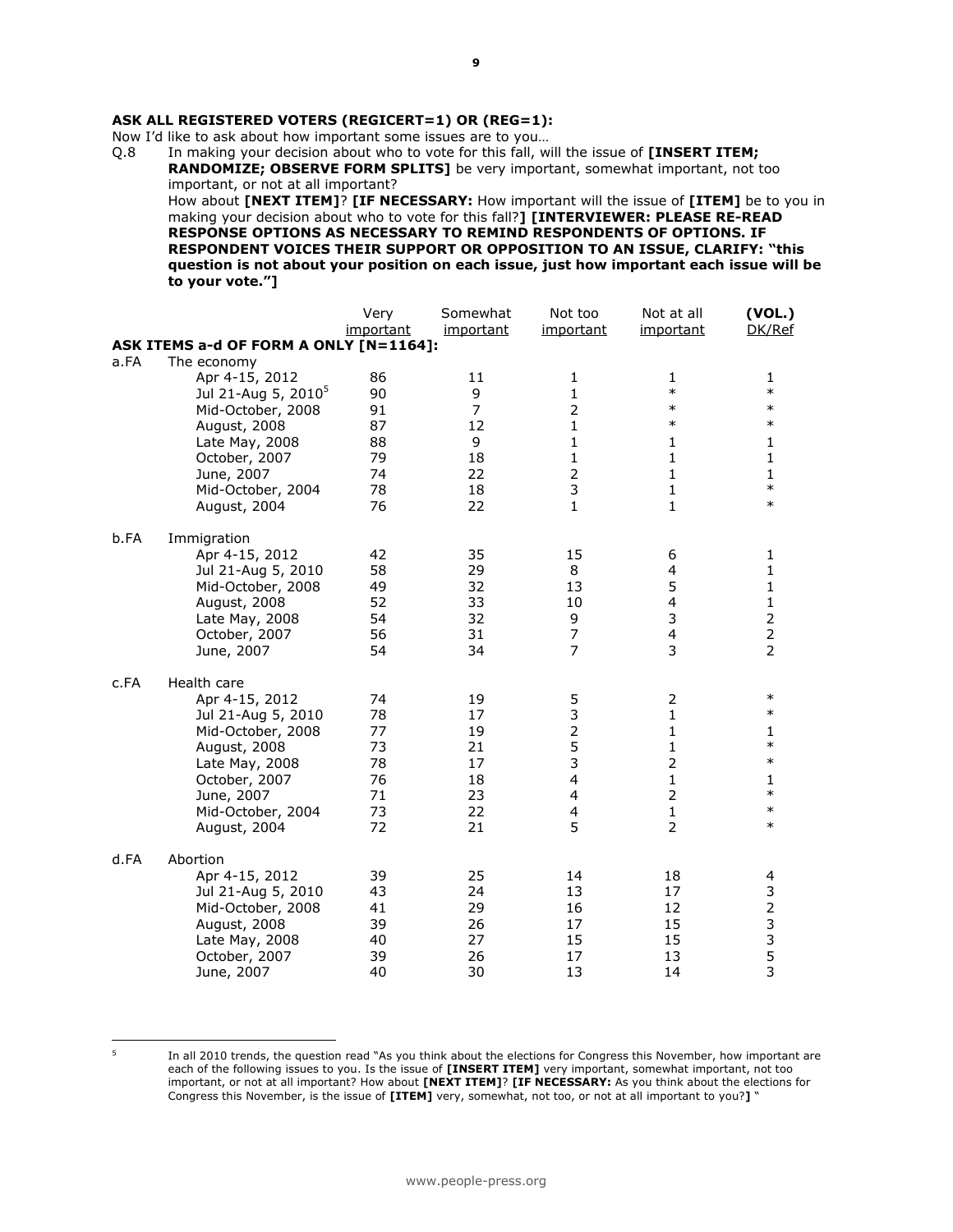|                    | Mid-October, 2004<br>August, 2004              | Very<br><i>important</i><br>47<br>45 | Somewhat<br>important<br>27<br>25 | Not too<br><i>important</i><br>12<br>13 | Not at all<br>important<br>11<br>14 | (VOL.)<br>DK/Ref<br>3<br>3 |
|--------------------|------------------------------------------------|--------------------------------------|-----------------------------------|-----------------------------------------|-------------------------------------|----------------------------|
|                    | ASK ITEMS e-i OF FORM B ONLY [N=1209]:<br>Jobs |                                      |                                   |                                         |                                     |                            |
| e.FB               | Apr 4-15, 2012                                 | 84                                   | 13                                | 1                                       | 1                                   | $\ast$                     |
|                    | Jul 21-Aug 5, 2010                             | 88                                   | 9                                 | 1                                       | $\mathbf{1}$                        | $\ast$                     |
|                    | Mid-October, 2008                              | 80                                   | 15                                | $\overline{2}$                          | $\overline{2}$                      | 1                          |
|                    | Late May, 2008                                 | 78                                   | 17                                | 3                                       | $\mathbf{1}$                        | 1                          |
|                    | October, 2007<br>Mid-October, 2004             | 71<br>76                             | 23<br>19                          | 3<br>4                                  | 2<br>$\mathbf{1}$                   | $\mathbf{1}$<br>$\ast$     |
| f.FB               | The federal budget deficit                     |                                      |                                   |                                         |                                     |                            |
|                    | Apr 4-15, 2012                                 | 74                                   | 19                                | 4                                       | 2                                   | 1                          |
|                    | Jul 21-Aug 5, 2010                             | 69                                   | 22                                | 5                                       | $\overline{2}$                      | $\mathbf 2$                |
|                    | Late May, 2008                                 | 69                                   | 21                                | 4                                       | 3                                   | 3                          |
|                    | October, 2007                                  | 61                                   | 28                                | 8                                       | $\mathbf 1$                         | $\mathbf 2$                |
|                    | Mid-October, 2004                              | 57                                   | 32                                | $\overline{7}$                          | 3                                   | $\mathbf 1$                |
|                    | August, 2004                                   | 55                                   | 35                                | 7                                       | 3                                   | $\ast$                     |
| g.FB               | Medicare                                       |                                      |                                   |                                         |                                     |                            |
|                    | Apr 4-15, 2012                                 | 66                                   | 24                                | 7                                       | $\overline{2}$                      | $\ast$                     |
| h.FB               | Gay marriage                                   |                                      |                                   |                                         |                                     |                            |
|                    | Apr 4-15, 2012                                 | 28                                   | 20                                | 18                                      | 30                                  | 3                          |
|                    | Jul 21-Aug 5, 2010 <sup>6</sup>                | 31<br>28                             | 20<br>21                          | 17<br>21                                | 31<br>27                            | $\mathbf 2$<br>3           |
|                    | Mid-October, 2008<br>August, 2008              | 28                                   | 20                                | 18                                      | 32                                  | $\overline{c}$             |
|                    | Late May, 2008                                 | 28                                   | 21                                | 19                                      | 29                                  | 3                          |
|                    | October, 2007                                  | 22                                   | 21                                | 21                                      | 32                                  | 4                          |
|                    | Mid-October, 2004                              | 32                                   | 22                                | 19                                      | 24                                  | 3                          |
|                    | August, 2004                                   | 34                                   | 19                                | 15                                      | 30                                  | $\overline{2}$             |
| i.FB               | Gun control                                    |                                      |                                   |                                         |                                     |                            |
|                    | Apr 4-15, 2012<br>Mid-October, 2004            | 47<br>45                             | 23<br>31                          | 15<br>14                                | 13<br>8                             | 1<br>$\overline{2}$        |
|                    | ASK ITEMS j-I OF FORM 2A ONLY [N=622]:         |                                      |                                   |                                         |                                     |                            |
| j.F2A              | Education                                      |                                      |                                   |                                         |                                     |                            |
|                    | Apr 4-15, 2012                                 | 72                                   | 21                                | 5                                       | $\overline{2}$                      | $\ast$                     |
|                    | Mid-October, 2008                              | 73                                   | 21                                | $\overline{4}$                          | $\overline{2}$                      | $\ast$                     |
|                    | August, 2008                                   | 73                                   | 20                                | 5                                       | 1                                   | 1                          |
|                    | Late May, 2008                                 | 78                                   | 17                                | 3                                       | $\mathbf{1}$                        | $\mathbf 1$                |
|                    | October, 2007                                  | 75                                   | 21                                | $\overline{2}$                          | $\mathbf 1$                         | 1                          |
|                    | Mid-October, 2004<br>August, 2004              | 75<br>70                             | 20<br>26                          | 3<br>3                                  | $\mathbf 2$<br>1                    | $\ast$<br>$\ast$           |
| k.F2A              | Foreign policy                                 |                                      |                                   |                                         |                                     |                            |
|                    | Apr 4-15, 2012                                 | 52                                   | 38                                | 6                                       | 2                                   | 2                          |
| I.F <sub>2</sub> A | Birth control                                  |                                      |                                   |                                         |                                     |                            |
|                    | Apr 4-15, 2012                                 | 34                                   | 23                                | 18                                      | 22                                  | 3                          |

**Q.8 CONTINUED…**

<sup>-&</sup>lt;br>6

In July 2010 an experiment was conducted comparing the results of "Gay marriage" and "Same-sex marriage" and found no significant differences. The 2010 figures reflect the total of both items.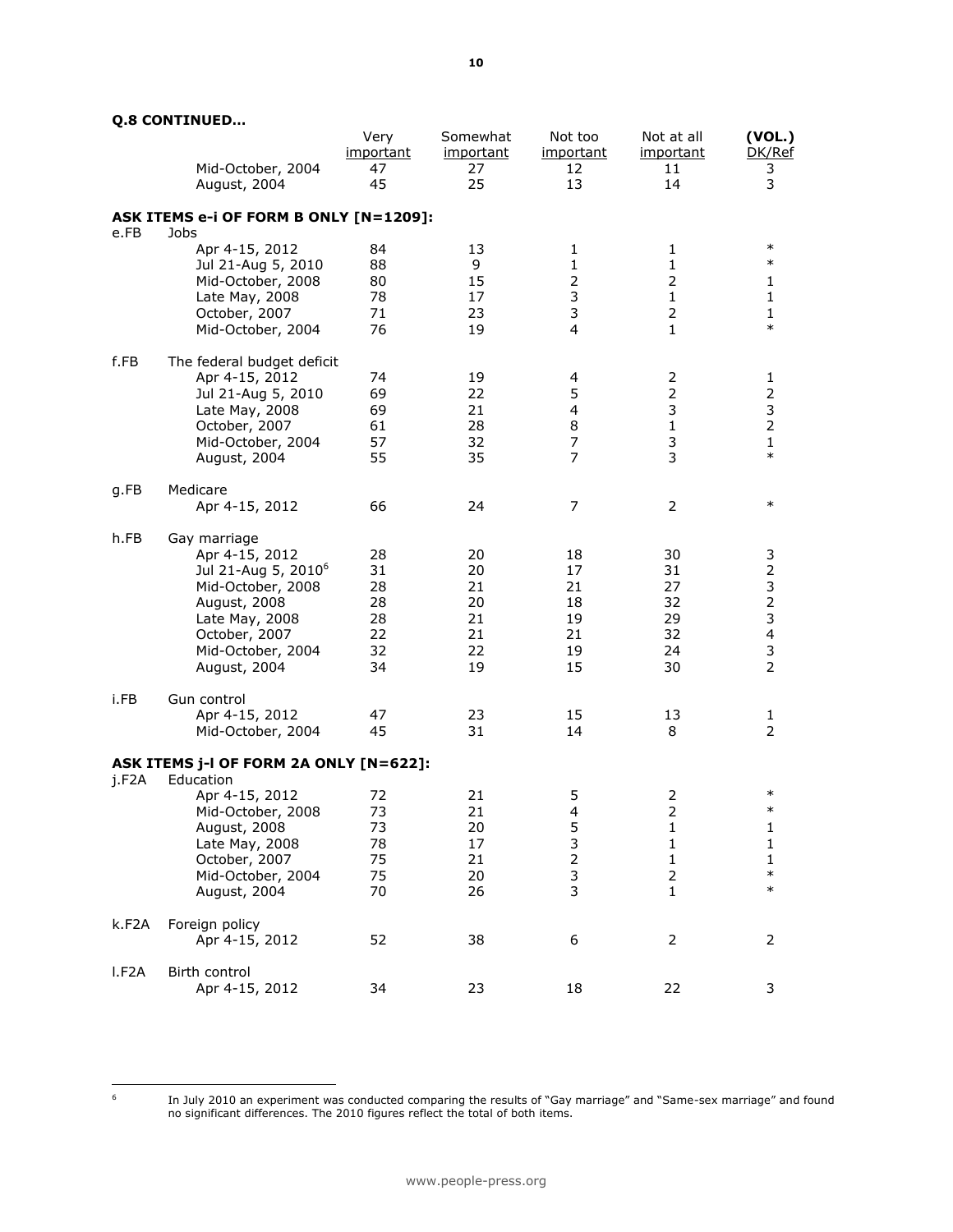### **Q.8 CONTINUED…**

|       |                                        | Very             | Somewhat  | Not too          | Not at all     | (VOL.)       |
|-------|----------------------------------------|------------------|-----------|------------------|----------------|--------------|
|       |                                        | <i>important</i> | important | important        | important      | DK/Ref       |
|       | ASK ITEMS m-n OF FORM 2B ONLY [N=592]: |                  |           |                  |                |              |
|       | m.F2B Afghanistan                      | 46               | 34        |                  |                |              |
|       | Apr 4-15, 2012                         | 59               | 28        | 13<br>6          | 5<br>4         | 2<br>3       |
|       | Jul 21-Aug 5, 2010                     |                  |           |                  |                |              |
| n.F2B | The environment                        |                  |           |                  |                |              |
|       | Apr 4-15, 2012                         | 51               | 32        | 10               | 6              | 1            |
|       | Jul 21-Aug 5, 2010                     | 57               | 33        | 7                | 3              | $\mathbf{1}$ |
|       | Mid-October, 2008                      | 57               | 31        | 8                | $\mathsf 3$    | $\mathbf{1}$ |
|       | August, 2008                           | 59               | 31        | 6                | 3              | $\mathbf{1}$ |
|       | Late May, 2008                         | 62               | 27        | 8                | 3              | $\ast$       |
|       | October, 2007                          | 58               | 31        | 8                | $\overline{2}$ | $\mathbf{1}$ |
|       | June, 2007                             | 55               | 36        | 6                | 3              | $\ast$       |
|       | Mid-October, 2004                      | 53               | 37        | 7                | $\overline{2}$ | $\mathbf{1}$ |
|       | August, 2004                           | 55               | 35        | 7                | $\overline{3}$ | $\ast$       |
|       | ASK ITEMS o-p OF FORM 1A ONLY [N=542]: |                  |           |                  |                |              |
| o.F1A | Taxes                                  |                  |           |                  |                |              |
|       | Apr 4-15, 2012                         | 61               | 28        | 8                | 2              | 1            |
|       | Jul 21-Aug 5, 2010                     | 68               | 24        | 6                | $\overline{2}$ | 1            |
|       | Mid-October, 2008                      | 71               | 24        | 3                | $\mathbf{1}$   | $\mathbf{1}$ |
|       | Late May, 2008                         | 68               | 24        | 5                | 2              | 1            |
|       | October, 2007                          | 63               | 28        | 6                | $\mathbf{1}$   | $\mathbf 2$  |
|       | June, 2007                             | 62               | 29        | $\boldsymbol{7}$ | $\overline{2}$ | $\ast$       |
|       | Mid-October, 2004                      | 59               | 31        | 7                | $\overline{2}$ | $\mathbf{1}$ |
| p.F1A | Terrorism                              |                  |           |                  |                |              |
|       | Apr 4-15, 2012                         | 59               | 25        | 9                | 5              | 1            |
|       | Jul 21-Aug 5, 2010                     | 71               | 18        | 6                | 3              | 1            |
|       | Mid-October, 2008                      | 69               | 20        | 7                | 3              | $\mathbf{1}$ |
|       | August, 2008                           | 72               | 20        | 5                | $\mathbf 2$    | $\mathbf{1}$ |
|       | Late May, 2008                         | 68               | 23        | 6                | $\mathbf 2$    | $\mathbf{1}$ |
|       | October, 2007                          | 69               | 22        | 5                | 3              | $\mathbf{1}$ |
|       | June, 2007                             | 69               | 24        | 4                | $\overline{2}$ | $\mathbf{1}$ |
|       | Mid-October, 2004                      | 77               | 17        | 3                | $\overline{2}$ | $\mathbf{1}$ |
|       | August, 2004                           | 75               | 19        | 3                | $\overline{2}$ | $\mathbf{1}$ |
|       | ASK ITEMS q-r OF FORM 1B ONLY [N=617]: |                  |           |                  |                |              |
| q.F1B | Energy                                 |                  |           |                  |                |              |
|       | Apr 4-15, 2012                         | 61               | 30        | 6                | 1              | 1            |
|       | Jul 21-Aug 5, 2010                     | 62               | 30        | 5                | $\overline{2}$ | 1            |
|       | Mid-October, 2008                      | 78               | 18        | 3                | $\mathbf 1$    | $\ast$       |
|       | August, 2008                           | 77               | 19        | $\mathbf 2$      | 1              | $\mathbf{1}$ |
|       | Late May, 2008                         | 77               | 20        | 2                | $\ast$         | 1            |
|       | October, 2007                          | 65               | 28        | 3                | 2              | $\mathbf 2$  |
|       | June, 2007                             | 61               | 32        | 4                | $\overline{2}$ | $\mathbf{1}$ |
|       | Mid-October, 2004                      | 54               | 37        | 6                | 2              | 1            |
|       | August, 2004                           | 53               | 40        | 6                | $\ast$         | $\mathbf{1}$ |
| r.F1B |                                        |                  |           |                  |                |              |
|       | Iran<br>Apr 4-15, 2012                 | 47               | 34        | 13               | 4              | 2            |
|       |                                        |                  |           |                  |                |              |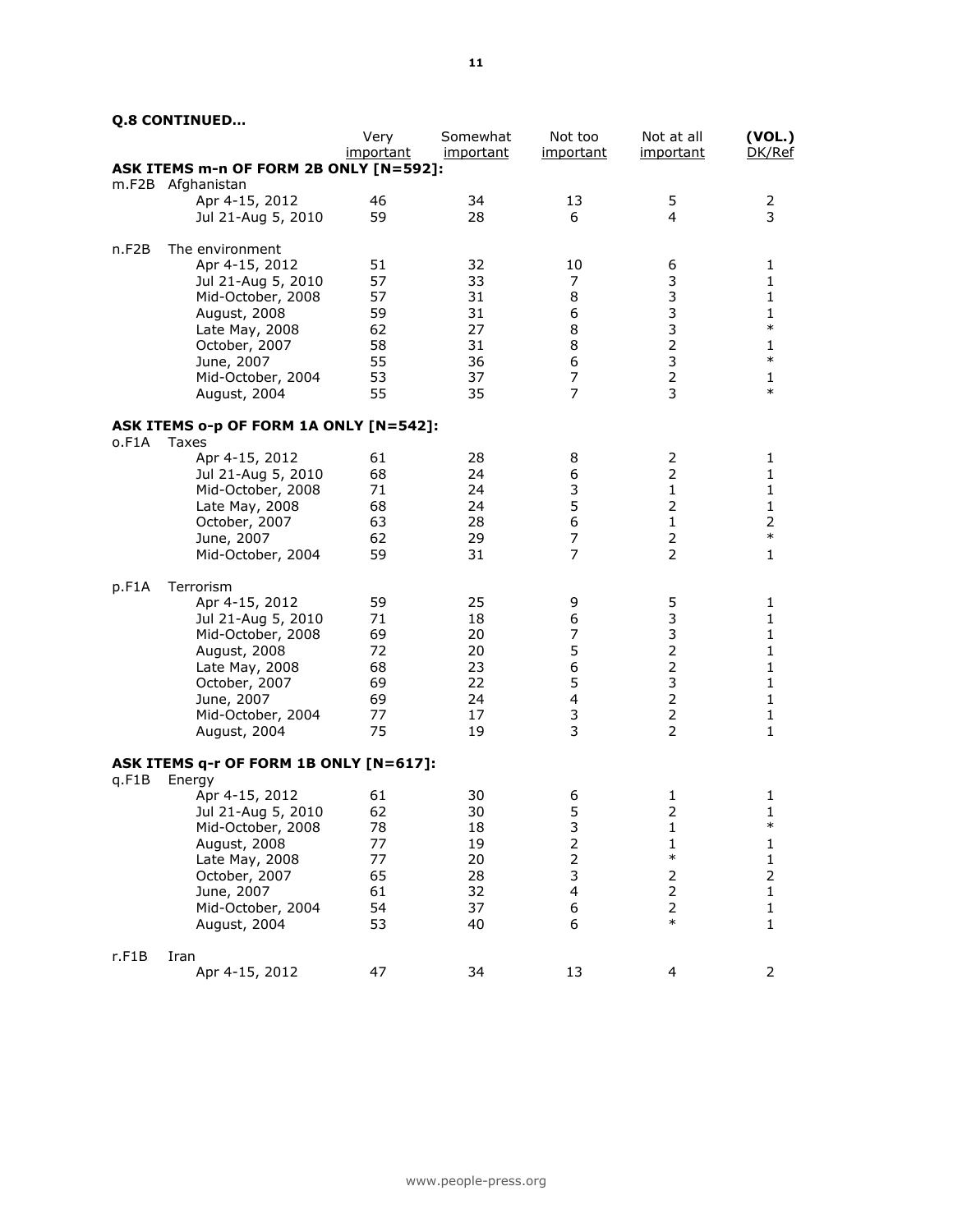#### **QUESTIONS 9FA-30 HELD FOR FUTURE RELEASE**

#### **ASK ALL:**

PARTY In politics TODAY, do you consider yourself a Republican, Democrat, or independent? **ASK IF INDEP/NO PREF/OTHER/DK/REF (PARTY=3,4,5,9):**

PARTYLN As of today do you lean more to the Republican Party or more to the Democratic Party?

|                      |            |          |                        | (VOL.)                  | (VOL.)                                        |                |            |            |
|----------------------|------------|----------|------------------------|-------------------------|-----------------------------------------------|----------------|------------|------------|
|                      |            |          |                        | No                      | Other                                         | (VOL.)         | Lean       | Lean       |
|                      | Republican | Democrat | Independent preference |                         | party                                         | DK/Ref         | <u>Rep</u> | <u>Dem</u> |
| Apr 4-15, 2012       | 24         | 31       | 39                     | 3                       | $\ast$                                        | 2              | 15         | 15         |
| Mar 7-11, 2012       | 24         | 34       | 36                     | 3                       | 1                                             | $\mathbf{2}$   | 16         | 17         |
| Feb 8-12, 2012       | 26         | 32       | 36                     | $\overline{\mathbf{4}}$ | $\mathbf{1}$                                  | $\overline{2}$ | 13         | 17         |
| Jan 11-16, 2012      | 22         | 31       | 42                     | 3                       | $\ast$                                        | $\overline{2}$ | 17         | 16         |
| Jan 4-8, 2012        | 26         | 31       | 35                     | $\overline{\mathbf{4}}$ | $\ast$                                        | 4              | 14         | 14         |
| Dec 7-11, 2011       | 23         | 33       | 38                     | 3                       | $\ast$                                        | $\overline{2}$ | 12         | 17         |
| Nov 9-14, 2011       | 24         | 33       | 38                     | 3                       | 1                                             | 2              | 16         | 15         |
| Sep 22-Oct 4, 2011   | 23         | 33       | 38                     | $\overline{2}$          | $\mathbf{1}$                                  | 3              | 18         | 16         |
| Aug 17-21, 2011      | 24         | 30       | 40                     | 3                       | $\ast$                                        | 3              | 17         | 18         |
| Jul 20-24, 2011      | 24         | 32       | 38                     | $\overline{\mathbf{4}}$ | $\ast$                                        | $\overline{2}$ | 16         | 14         |
| Jun 15-19, 2011      | 26         | 34       | 32                     | 4                       | $\ast$                                        | $\overline{4}$ | 13         | 13         |
| May 25-30, 2011      | 24         | 33       | 38                     | 3                       | $\ast$                                        | $\overline{2}$ | 15         | 17         |
| Mar 30-Apr 3, 2011   | 25         | 32       | 37                     | 3                       | $\ast$                                        | 3              | 17         | 16         |
| <b>Yearly Totals</b> |            |          |                        |                         |                                               |                |            |            |
| 2011                 | 24.3       | 32.3     | 37.4                   | 3.1                     | .4                                            | 2.5            | 15.7       | 15.6       |
| 2010                 | 25.2       | 32.7     | 35.2                   | 3.6                     | .4                                            | 2.8            | 14.5       | 14.1       |
| 2009                 | 23.9       | 34.4     | 35.1                   | 3.4                     | .4                                            | 2.8            | 13.1       | 15.7       |
| 2008                 | 25.7       | 36.0     | 31.5                   | 3.6                     | .3                                            | 3.0            | 10.6       | 15.2       |
| 2007                 | 25.3       | 32.9     | 34.1                   | 4.3                     | $\cdot$                                       | 2.9            | 10.9       | 17.0       |
| 2006                 | 27.8       | 33.1     | 30.9                   | 4.4                     | .3                                            | 3.4            | 10.5       | 15.1       |
| 2005                 | 29.3       | 32.8     | 30.2                   | 4.5                     | .3                                            | 2.8            | 10.3       | 14.9       |
| 2004                 | 30.0       | 33.5     | 29.5                   | 3.8                     | $\cdot$                                       | 3.0            | 11.7       | 13.4       |
| 2003                 | 30.3       | 31.5     | 30.5                   | 4.8                     | .5                                            | 2.5            | 12.0       | 12.6       |
| 2002                 | 30.4       | 31.4     | 29.8                   | 5.0                     | .7                                            | 2.7            | 12.4       | 11.6       |
| 2001                 | 29.0       | 33.2     | 29.5                   | 5.2                     | .6                                            | 2.6            | 11.9       | 11.6       |
| 2001 Post-Sept 11    | 30.9       | 31.8     | 27.9                   | 5.2                     | .6                                            | 3.6            | 11.7       | 9.4        |
| 2001 Pre-Sept 11     | 27.3       | 34.4     | 30.9                   | 5.1                     | .6                                            | 1.7            | 12.1       | 13.5       |
| 2000                 | 28.0       | 33.4     | 29.1                   | 5.5                     | .5                                            | 3.6            | 11.6       | 11.7       |
| 1999                 | 26.6       | 33.5     | 33.7                   | 3.9                     | .5                                            | 1.9            | 13.0       | 14.5       |
| 1998                 | 27.9       | 33.7     | 31.1                   | 4.6                     | .4                                            | 2.3            | 11.6       | 13.1       |
| 1997                 | 28.0       | 33.4     | 32.0                   | 4.0                     | .4                                            | 2.3            | 12.2       | 14.1       |
| 1996                 | 28.9       | 33.9     | 31.8                   | 3.0                     | .4                                            | 2.0            | 12.1       | 14.9       |
| 1995                 | 31.6       | 30.0     | 33.7                   | 2.4                     | .6                                            | 1.3            | 15.1       | 13.5       |
| 1994                 | 30.1       | 31.5     | 33.5                   | 1.3                     | $\mathord{\hspace{1pt}\text{--}\hspace{1pt}}$ | 3.6            | 13.7       | 12.2       |
| 1993                 | 27.4       | 33.6     | 34.2                   | 4.4                     | 1.5                                           | 2.9            | 11.5       | 14.9       |
| 1992                 | 27.6       | 33.7     | 34.7                   | 1.5                     | 0                                             | 2.5            | 12.6       | 16.5       |
| 1991                 | 30.9       | 31.4     | 33.2                   | 0                       | 1.4                                           | 3.0            | 14.7       | 10.8       |
| 1990                 | 30.9       | 33.2     | 29.3                   | 1.2                     | 1.9                                           | 3.4            | 12.4       | 11.3       |
| 1989                 | 33         | 33       | 34                     | $-$                     | $- -$                                         | $- -$          | $-$        | $-$        |
| 1987                 | 26         | 35       | 39                     | $- -$                   | $-$                                           | $-$            | --         | $- -$      |

#### **ASK IF REPUBLICAN OR DEMOCRAT (PARTY=1,2)**

PARTYSTR Do you consider yourself a STRONG **[**Republican/Democrat**]** or NOT a strong **[**Republican/Democrat**]**?

|                     | Strong     | Not strong/ | Strong   | Not strong/ |
|---------------------|------------|-------------|----------|-------------|
|                     | Republican | DK          | Democrat | DK.         |
| Apr 4-15, 2012      | 14         | $10 = 24\%$ | 20       | $11 = 31%$  |
| Mar 8-14, 2011      | 12         | $12 = 24\%$ | 20       | $13 = 33%$  |
| Feb 22-Mar 1, 2011  | 14         | $10 = 24\%$ | 18       | $15 = 33%$  |
| Aug 25-Sep 6, 2010  | 14         | $10 = 24\%$ | 19       | $13 = 32%$  |
| Oct 28-Nov 30, 2009 | 13         | $12 = 25%$  | 20       | $11 = 32%$  |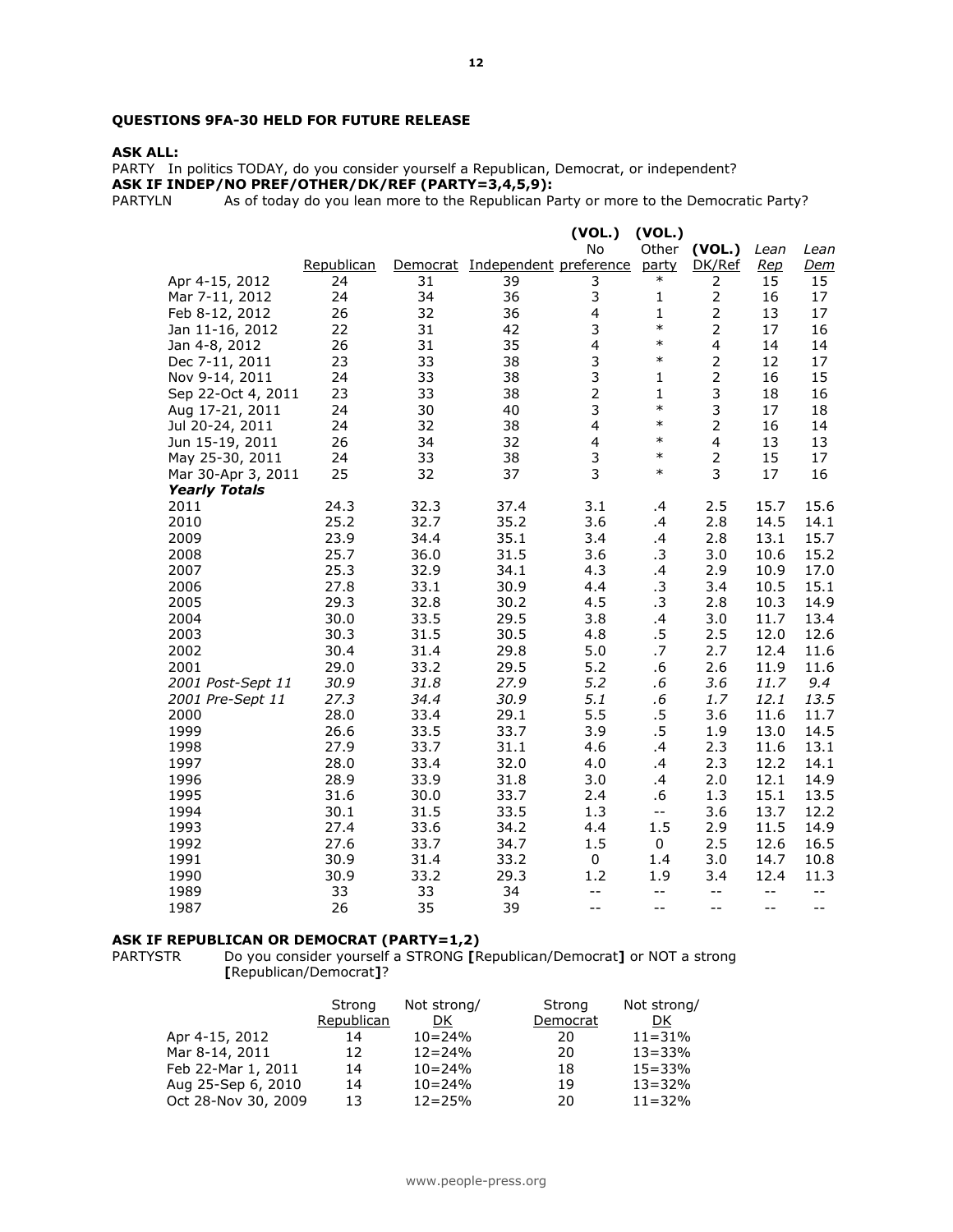#### **PARTYSTR CONTINUED…**

|                            | Strong     | Not strong/ | Strong   | Not strong/ |
|----------------------------|------------|-------------|----------|-------------|
|                            | Republican | DK          | Democrat | <u>DK</u>   |
| April, 2009                | 12         | $10 = 22%$  | 20       | $13 = 33%$  |
| October, 2007 <sup>7</sup> | 13         | $12 = 25%$  | 19       | $14 = 33%$  |
| August, 2007               | 14         | $12 = 26%$  | 18       | $14 = 32%$  |
| July, 2007                 | 16         | $11 = 27%$  | 19       | $13 = 32%$  |
| June, 2007                 | 13         | $12 = 25%$  | 19       | $15 = 34%$  |
| April, 2007                | 14         | $11 = 25%$  | 15       | $13 = 28%$  |
| January, 2007              | 12         | $11 = 23%$  | 17       | $14 = 31%$  |
| Mid-November, 2006         | 14         | $11 = 25%$  | 22       | $14 = 36%$  |
| Late October, 2006         | 14         | $12 = 26%$  | 18       | $14 = 32%$  |
| Early October, 2006        | 15         | $12 = 27%$  | 19       | $15 = 34%$  |
| September, 2006            | 17         | $13 = 30%$  | 18       | $16 = 34%$  |
| December, 2005             | 16         | $13 = 29%$  | 20       | $14 = 34%$  |
| December, 2004             | 18         | $13 = 31%$  | 19       | $15 = 34%$  |
| July, 2004                 | 17         | $12 = 29%$  | 20       | $13 = 33%$  |
| August, 2003               | 14         | $13 = 27%$  | 15       | $16 = 31%$  |
| September, 2000            | 14         | $13 = 27%$  | 19       | $15 = 34%$  |
| Late September, 1999       | 10         | $14 = 24%$  | 15       | $16 = 31%$  |
| August, 1999               | 11         | $14 = 25%$  | 15       | $18 = 33%$  |
| November, 1997             | 11         | $14 = 25%$  | 14       | $18 = 32%$  |
| October, 1995              | 11         | $19 = 30%$  | 14       | $16 = 30%$  |
| April, 1995                | 15         | $15 = 30%$  | 14       | $15 = 29%$  |
| October, 1994              | 16         | $15 = 31%$  | 18       | $14 = 32%$  |
| July, 1994                 | 13         | $16 = 29%$  | 15       | 18=33%      |
| June, 1992                 | 11         | $17 = 28%$  | 14       | $18 = 32%$  |
| May, 1990                  | 13         | $15 = 28%$  | 16       | $17 = 33%$  |
| February, 1989             | 15         | 16=31%      | 17       | $21 = 38%$  |
| May, 1988                  | 13         | $15 = 28%$  | 19       | $19 = 38%$  |
| January, 1988              | 12         | 15=27%      | 19       | $20 = 39%$  |
| May, 1987                  | 11         | $14 = 25%$  | 18       | 19=37%      |

# **ASK ALL:**

8

From what you know, do you agree or disagree with the Tea Party movement, or don't you have an opinion either way?

|                                              |       |          |            | (VOL.)   |         | Not       |
|----------------------------------------------|-------|----------|------------|----------|---------|-----------|
|                                              |       |          | No opinion | Haven't  | (VOL.)  | heard of/ |
|                                              | Agree | Disagree | either way | heard of | Refused | <u>DК</u> |
| Apr 4-15, 2012                               | 20    | 26       | 50         | 3        | 2       |           |
| Mar 7-11, 2012                               | 19    | 29       | 48         | 2        | 2       |           |
| Feb 8-12, 2012                               | 18    | 25       | 53         | 2        | 2       |           |
| Jan 11-16, 2012                              | 20    | 24       | 52         | 2        | 2       |           |
| Jan 4-8, 2012                                | 18    | 25       | 52         | 2        | 3       |           |
| Dec 7-11, 2011                               | 19    | 27       | 50         | 2        | 2       |           |
| Nov 9-14, 2011                               | 20    | 27       | 51         |          |         |           |
| Sep 22-Oct 4, 2011                           | 19    | 27       | 51         | 2        |         |           |
| Aug 17-21, 2011                              | 20    | 27       | 50         |          |         |           |
| Jul 20-24, 2011                              | 20    | 24       | 53         |          |         |           |
| Jun 15-19, 2011                              | 20    | 26       | 50         | 3        | 2       |           |
| May 25-30, 2011                              | 18    | 23       | 54         | 2        | 2       |           |
| Mar 30-Apr 3, 2011                           | 22    | 29       | 47         |          |         |           |
|                                              | 19    | 25       | 54         |          |         |           |
| Feb 22-Mar 1, 2011                           | 20    | 25       | 52         | 2        | 2       |           |
|                                              | 22    | 22       | 53         |          | 2       |           |
| Mar 8-14, 2011<br>Feb 2-7, 2011 <sup>8</sup> |       |          |            |          |         |           |

 $\overline{z}$ Data from Pew Research Center Social & Demographic Trends.

In the February 2-7, 2011 survey and before, question read "…do you strongly agree, agree, disagree or strongly disagree with the Tea Party movement…" In October 2010 and earlier, question was asked only of those who had heard or read a lot or a little about the Tea Party. In May 2010 through October 2010, it was described as: "the Tea Party movement that has been involved in campaigns and protests in the U.S. over the past year." In March 2010 it was described as "the Tea Party protests that have taken place in the U.S. over the past year."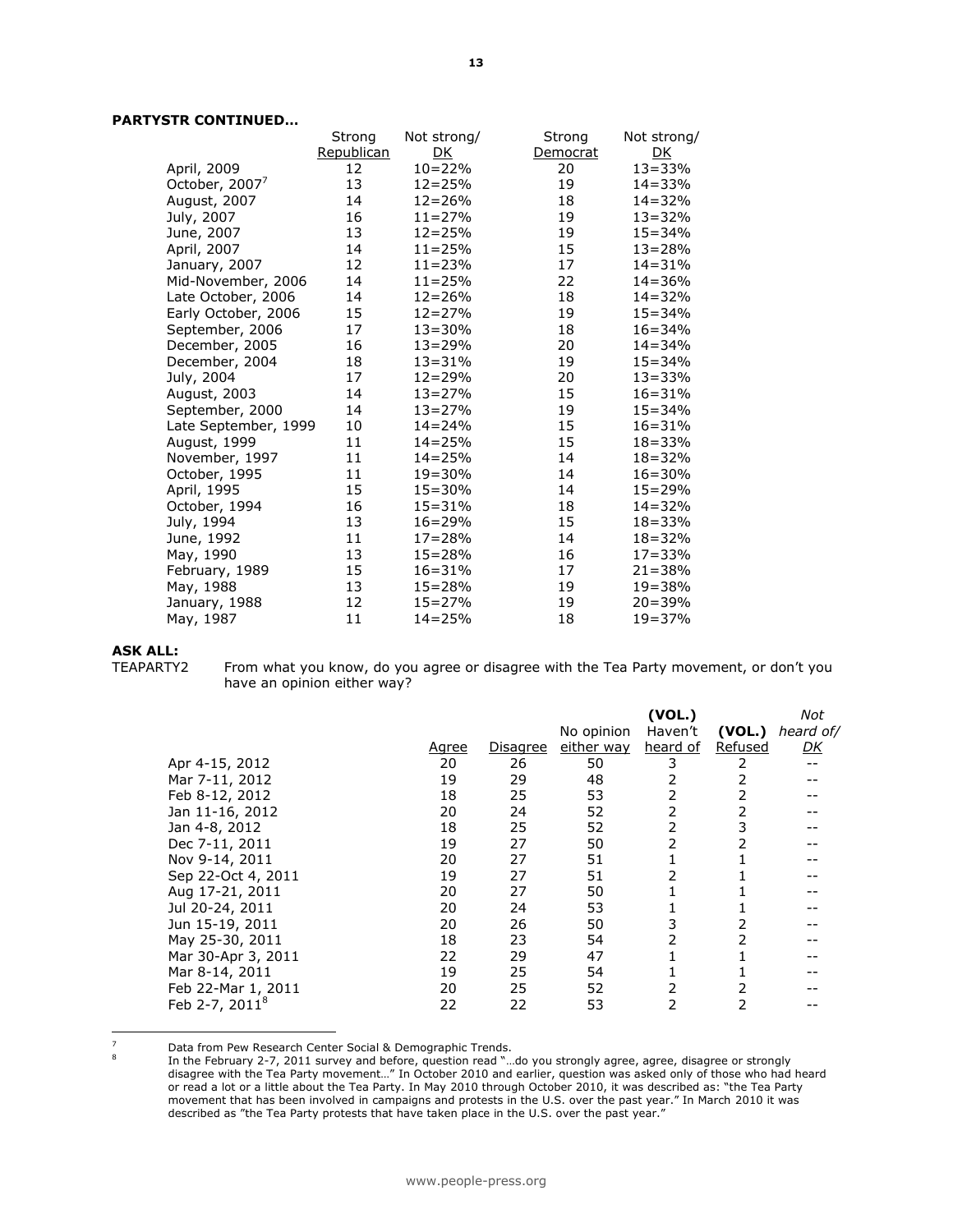#### **TEAPARTY2 CONTINUED…**

|       |          |            | (VOL.)   |            | Not       |
|-------|----------|------------|----------|------------|-----------|
|       |          |            | Haven't  | (VOL.)     | heard of/ |
| Agree | Disagree | either way | heard of | Refused    | <u>DК</u> |
| 24    | 22       | 50         |          |            | --        |
| 22    | 26       | 49         |          |            |           |
| 27    | 22       | 49         |          |            |           |
| 29    | 25       | 32         |          |            | 13        |
| 28    | 24       | 30         |          |            | 16        |
| 29    | 26       | 32         |          |            | 13        |
| 22    | 18       | 37         |          |            | 21        |
| 24    | 18       | 30         |          | $\ast$     | 27        |
| 25    | 18       | 31         |          |            | 25        |
| 24    | 14       | 29         |          |            | 31        |
|       |          |            |          | No opinion |           |

#### **NO QUESTIONS 31-34**

 $\overline{a}$ 

#### **ASK REPUBLICAN/REPUBLICAN LEANING REGISTERED VOTERS ((REGICERT=1 OR REG=1) AND (PARTY=1 OR PARTYLN=1)):**

Q.35 As I name some Republican candidates for president, please tell me which one, if any, you would most like to see nominated as the Republican Party's candidate? **[READ AND RANDOMIZE] [PROBE IF NECESSARY:** As of today, who would you say you LEAN toward?**]** 

#### **BASED ON REPUBLICAN/REPUBLICAN-LEANING REGISTERED VOTERS [N=1099]:**

| Apr <sup>9</sup> |                            | Mar      | Feb      | Jan       | Jan            | Dec      |          | Nov Sep 22- | Jul       | Mar      | Nov     |
|------------------|----------------------------|----------|----------|-----------|----------------|----------|----------|-------------|-----------|----------|---------|
| $4 - 15$         |                            | $7 - 11$ | $8 - 12$ | $11 - 16$ | $4 - 8$        | $7 - 11$ | $9 - 14$ | Oct 4       | $20 - 24$ | $8 - 14$ | $4 - 7$ |
| 2012             |                            | 2012     | 2012     | 2012      | 2012           | 2011     | 2011     | 2011        | 2011      | 2011     | 2010    |
| 42               | Mitt Romney                | 33       | 28       | 31        | 27             | 21       | 23       | 21          | 21        | 21       | 17      |
| 21               | <b>Rick Santorum</b>       | 24       | 30       | 14        | 16             | 3        | 2        | 2           |           | 2        |         |
| 13               | Newt Gingrich              | 20       | 17       | 16        | 16             | 33       | 16       |             |           | 11       | 9       |
| 13               | Ron Paul                   | 14       | 12       | 15        | 12             | 8        | 8        | 11          | 9         | 8        | 10      |
| 2                | Other (VOL.) <sup>10</sup> | $\ast$   | 1        | 2         |                | $\ast$   | $\ast$   |             |           |          | 5       |
|                  | <b>Rick Perry</b>          |          |          | 5         | 6              | 4        | 8        | 16          | 12        |          |         |
|                  | Jon Huntsman               |          |          | 2         | $\overline{2}$ | 3        |          |             |           |          |         |
|                  | Michele Bachmann           |          |          |           |                | 6        | 5        | 4           | 11        |          |         |
|                  | Herman Cain                |          |          |           |                |          | 22       | 12          | 8         |          |         |
|                  | Sarah Palin                |          |          |           |                |          |          | 9           | 11        | 13       | 16      |
|                  | Tim Pawlenty               |          |          |           |                |          |          |             | 3         | 3        | 5       |
|                  | Mike Huckabee              |          |          |           |                |          |          |             |           | 20       | 19      |
|                  | <b>Mitch Daniels</b>       |          |          |           |                |          |          |             |           | 2        |         |
|                  | Haley Barbour              |          |          |           |                |          |          |             |           |          |         |
|                  | Chris Christie             |          |          |           |                |          |          |             |           |          |         |
| 4                | None (VOL.)                | 4        | 4        | 4         | 4              | 10       | 4        | 5           | 5         | 5        | 4       |
| 2                | Too early to tell (VOL.)   |          | 3        | 6         | 5              | 4        | 5        | 5           |           | 3        |         |
| 3                | Don't know/Refused (VOL.)  | 2        | 5        | 6         | 10             | 7        | 5        | 5           | 8         | 7        | 10      |
|                  |                            |          |          |           |                |          |          |             |           |          |         |

<sup>9</sup> On April 10, 2012 Santorum announced the end of his campaign. Question wording for April 10-15, 2012 was changed to "Thinking about the Republican presidential primary, please tell me who, if anyone, you would most like to see nominated…"

<sup>10</sup> Perry, Huntsman, Bachmann, Cain, Palin, Pawlenty, Huckabee, Daniels and Barbour were explicitly asked in some previous surveys. Chris Christie was never asked in any surveys. In surveys in which they received less than 1% support, these responses are included in other. Dashes indicate that candidates were not explicitly asked about and received less than 1% support.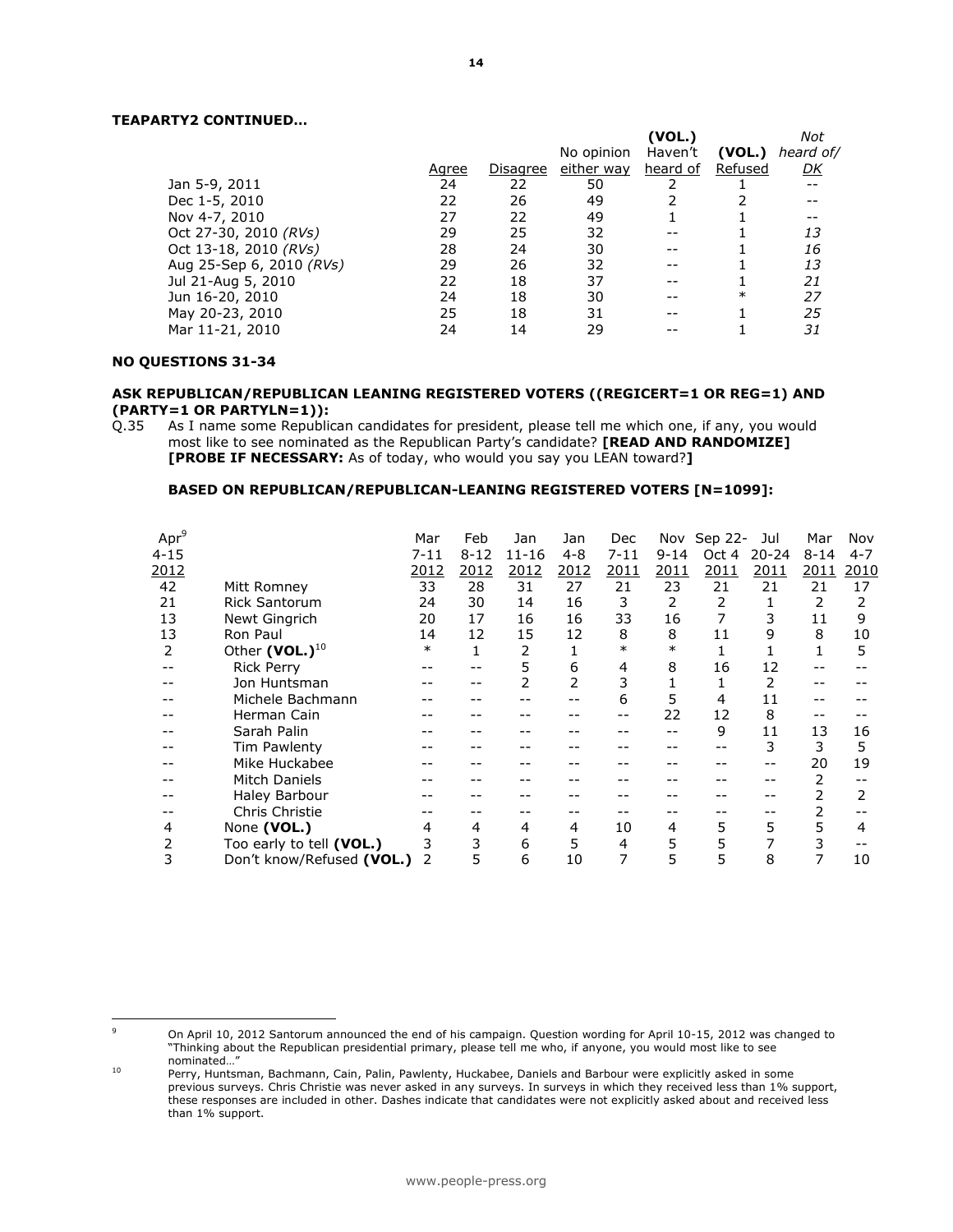### **ASK REPUBLICAN/REPUBLICAN LEANING REGISTERED VOTERS ((REGICERT=1 OR REG=1) AND (PARTY=1 OR PARTYLN=1)):**

If Mitt Romney is the Republican candidate, do you think the Republican Party will unite solidly behind him or do you think disagreements within the party will keep many Republicans from supporting Romney?

#### **BASED ON REPUBLICAN/REPUBLICAN-LEANING REGISTERED VOTERS [N=1099]:**

| Apr 4-15 |                           | Feb 8-12 |
|----------|---------------------------|----------|
| 2012     |                           | 2012     |
| 65       | Solidly unite             | 57       |
| 25       | Keep many from supporting | 32       |
| 10       | Don't know/Refused (VOL.) | 11       |

#### **TRENDS FOR COMPARISON:**

|                           | <b>Rep/Rep Leaning Registered Voters</b> |                 |
|---------------------------|------------------------------------------|-----------------|
|                           | John McCain                              | <b>Bob Dole</b> |
|                           | Late                                     |                 |
|                           | Mar Feb<br>Mav                           | Jul             |
|                           | 2008 <sup>11</sup> 2008 2008             | 1996            |
| Solidly unite             | 63<br>64<br>58                           | 46              |
| Keep many from supporting | 32<br>22<br>26                           | 39              |
| Don't know/Refused (VOL.) | 14<br>10                                 | 15              |

|                           | <b>Dem/Dem Leaning Registered Voters</b> |                         |      |
|---------------------------|------------------------------------------|-------------------------|------|
|                           | Barack Obama                             | John Kerry Bill Clinton |      |
|                           | Mar<br>Mav                               | Jul                     | Jul  |
|                           | 2008 <sup>12</sup> 2008                  | 2004                    | 1992 |
| Solidly unite             | 66<br>61                                 | 71                      | 45   |
| Keep many from supporting | 25<br>31                                 | 15                      | 38   |
| Don't know/Refused (VOL.) | a                                        | 14                      | 17   |

#### **NO QUESTIONS 37-39**

 $11$ 

#### **QUESTIONS 40F1-59 HELD FOR FUTURE RELEASE**

<sup>11</sup> From February-May 2008 the question read: "Do you think the Republican Party will unite solidly behind John McCain or do you think that differences and disagreements within the party will keep many Republicans from supporting McCain." This question was asked about Bob Dole after the Republican nomination had been settled.

<sup>12</sup> In May 2008, the question read: "If Barack Obama is the Democratic candidate, do you think the Democratic Party will solidly unite behind him or do you think that differences and disagreements within the party will keep many Democrats from supporting Obama." In March 2008, the question began: "If Barack Obama wins the Democratic nomination…" but otherwise has the same language as May 2008. These questions were asked about John Kerry and Bill Clinton after the Democratic nominations had been settled.